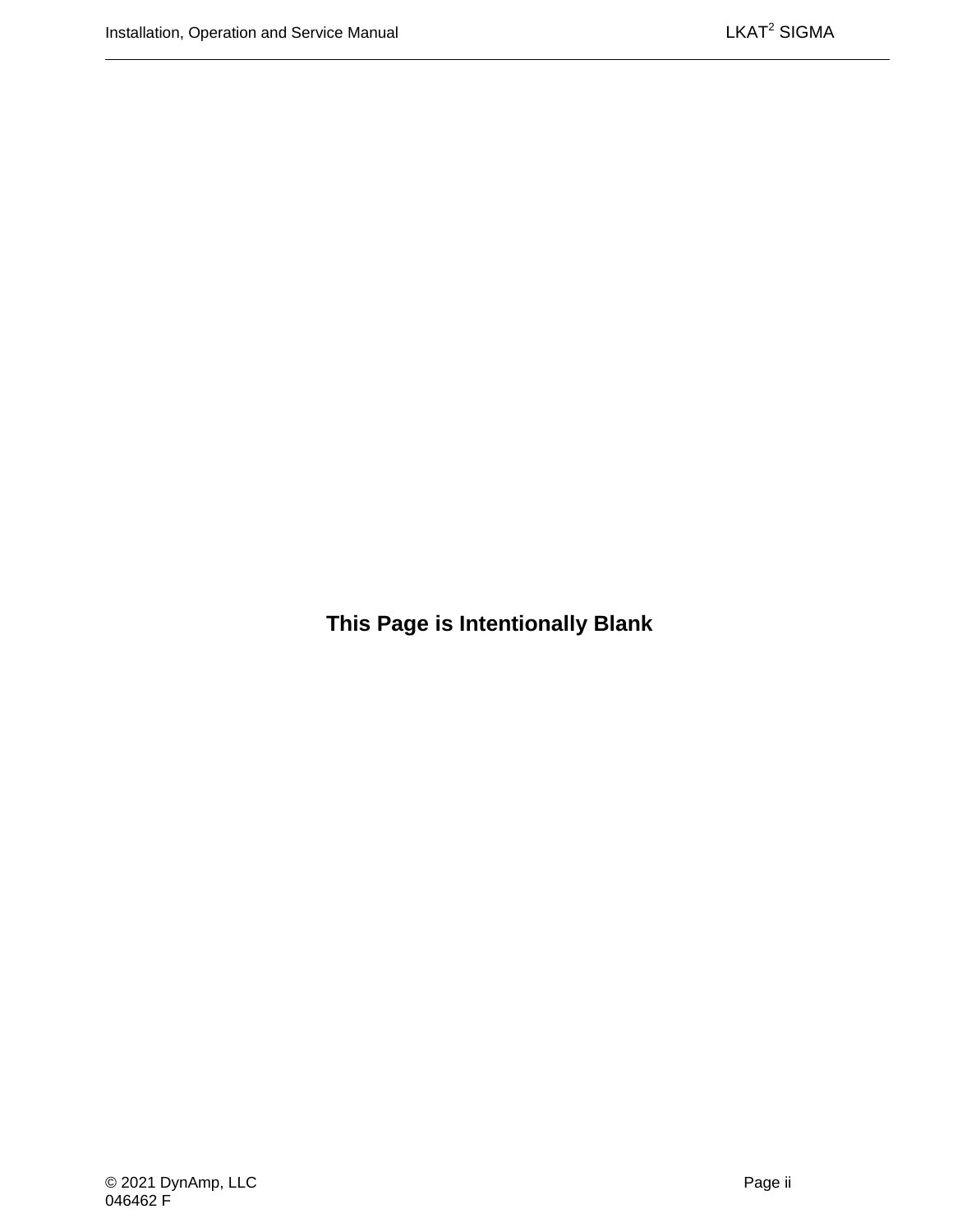## <span id="page-2-0"></span>**DynAmp, LLC WARRANTY**

Items and components manufactured by DynAmp, LLC for permanent installation are warranted to be free from defects in material and workmanship for a period of two (2) years from the date of shipment.

Items and components manufactured by DynAmp, LLC for portable and temporary use in more than one location are warranted to be free from defects in material and workmanship for a period of eighteen (18) months from the date of shipment.

Extended warranties may be available for purchase for some products. Extended warranties are provided on a serial number by serial number basis as noted on DynAmp's original invoice and/or packing list.

Items and components not manufactured and resold by DynAmp, LLC are warranted by their manufacturer.

Warranty repair shall be, at DynAmp's option, in the form of repair or replacement of the defective items or components. Concerning warranty repairs, DynAmp, LLC will be responsible for DynAmp provided time, material and transportation costs (shipping or travel). Actual method of warranty repair / correction will be determined by DynAmp, LLC at DynAmp's sole option. Such warranty repair shall constitute a fulfillment of all DynAmp, LLC liabilities in respect to said items and components. In no event shall DynAmp, LLC be liable for consequential damages.

Information in this document is subject to change without notice.

© 2015, 2016, 2018, 2019, 2020, 2021 DynAmp, LLC. All rights reserved.

Reproduction in any manner whatsoever for purposes other than installation, operation, or service by the purchaser or end user without the written permission of DynAmp, LLC is strictly forbidden.

This manual is part of the complete set of product documentation that includes installation, operation, and service instructions, drawings and test results. Users should evaluate the information in the context of the complete set of product documentation and their particular applications. DynAmp, LLC assumes no liability for any incidental, indirect, or consequential damages arising from the use of this documentation.

While all information presented is believed to be reliable and in accordance with accepted engineering practices, DynAmp, LLC makes no warranties as to the completeness of the information.

All trademarks used in association with  $LKAT<sup>2</sup>$  are trademarks of DynAmp, LLC.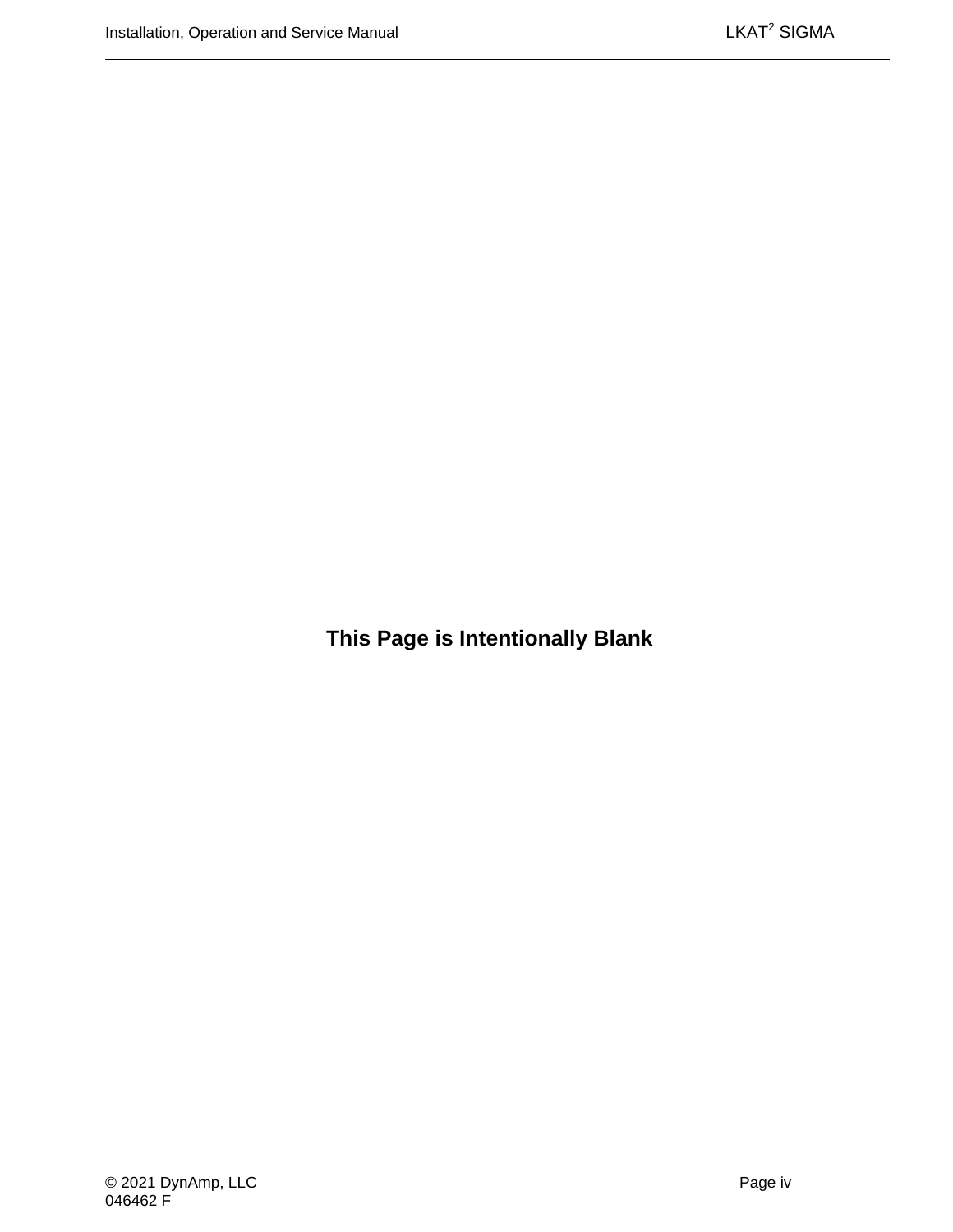## <span id="page-4-0"></span>**TABLE OF CONTENTS**

| Paragraph Title                                                                      | Page |
|--------------------------------------------------------------------------------------|------|
|                                                                                      |      |
|                                                                                      |      |
|                                                                                      |      |
|                                                                                      |      |
| DYNAMP, LLC CUSTOMER SUPPORT & SERVICE ASSISTANCE _______________________________ xi |      |
|                                                                                      |      |
|                                                                                      |      |
|                                                                                      |      |
|                                                                                      |      |
|                                                                                      |      |
|                                                                                      |      |
|                                                                                      |      |
|                                                                                      |      |
|                                                                                      |      |
|                                                                                      |      |
| 4.2                                                                                  |      |
| 4.3                                                                                  |      |
| 4.4                                                                                  |      |
| 4.5                                                                                  |      |
|                                                                                      |      |
|                                                                                      |      |
| 5.2                                                                                  |      |
| 5.3                                                                                  |      |
| 5.4                                                                                  |      |
| 5.5                                                                                  |      |
| TROUBLESHOOTING AN ACCURACY DIAGNOSTICS FAULT INDICATION 23<br>5.6                   |      |
| 5.7<br>5.8                                                                           |      |
|                                                                                      |      |
|                                                                                      |      |
|                                                                                      |      |
|                                                                                      |      |
|                                                                                      |      |
|                                                                                      |      |
|                                                                                      |      |
| 7. DRAWINGS                                                                          | 33   |
|                                                                                      |      |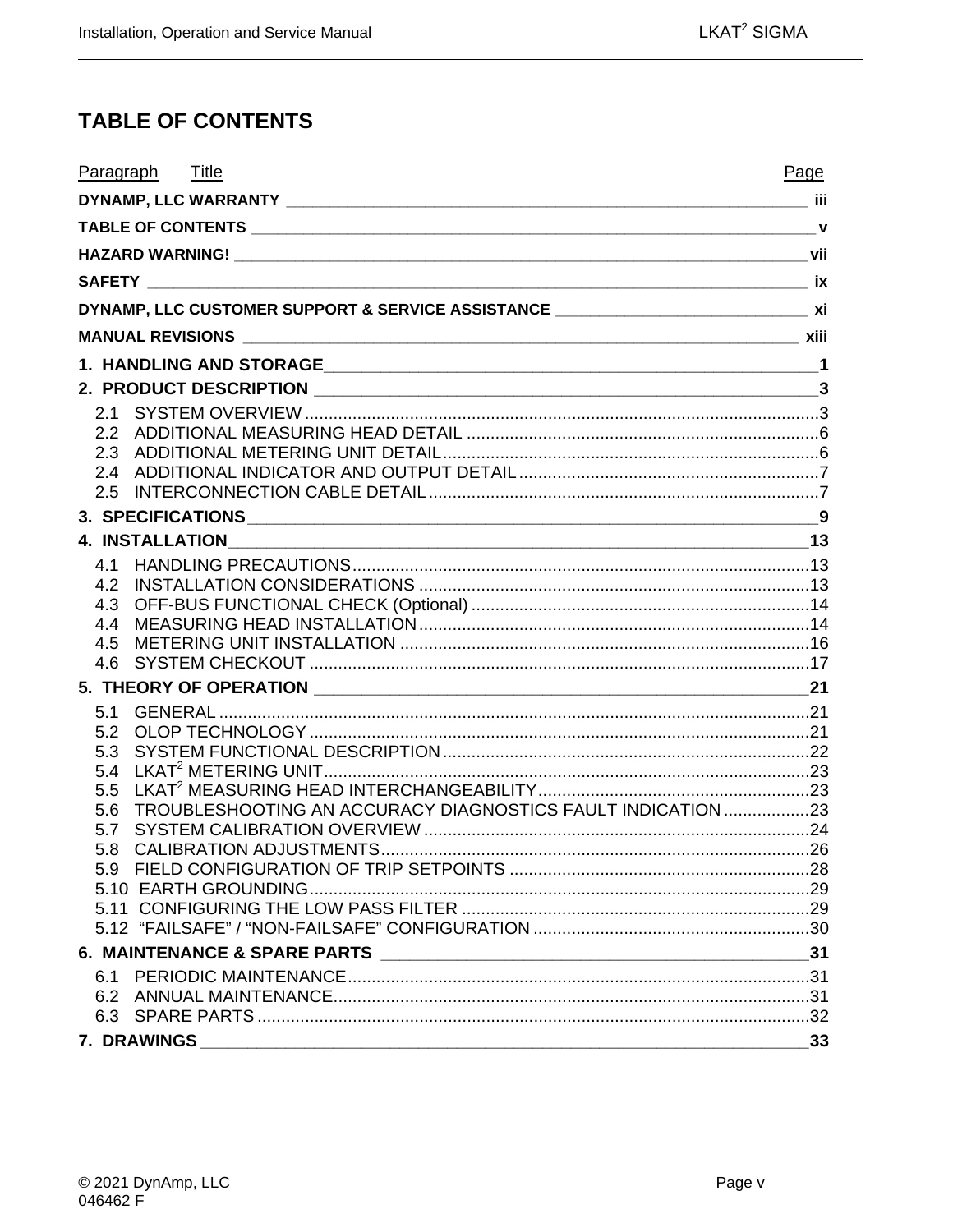### **FIGURES, FORMS & TABLES**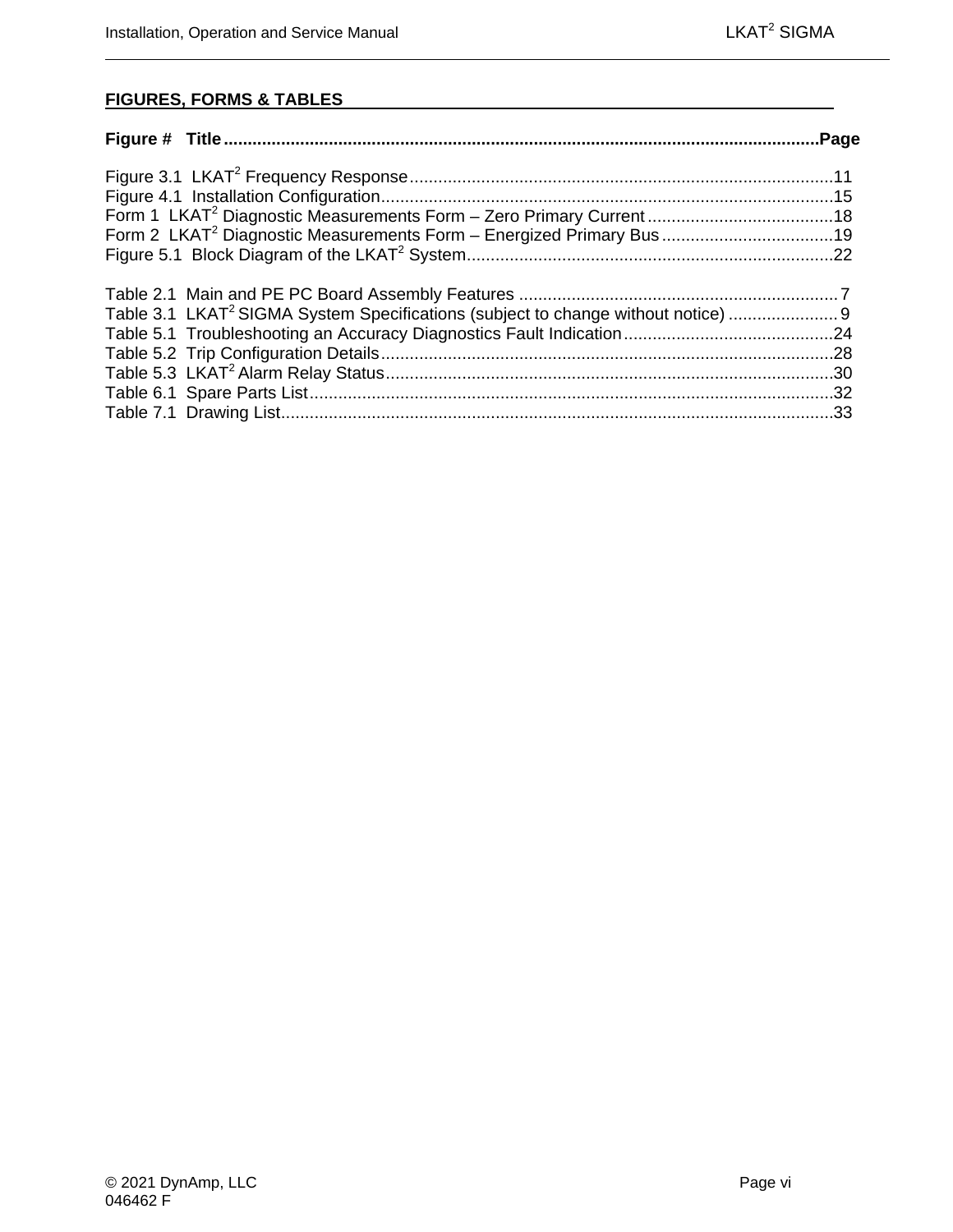## <span id="page-6-0"></span>**Hazard Warning!**



**GENERAL**

All installation, maintenance and service must be performed by qualified technicians who are familiar with the warnings and instructions of this manual.

Use of the equipment in a manner not specified by the manufacturer can impair the protection provided within.

The enclosure cover must remain closed and secured with captive screws at all times during operation to ensure safety of personnel. The cover may be opened using a screwdriver; however, only authorized personnel or technicians should be allowed to open and service the unit.

Disconnect power to the system before servicing.

DynAmp, LLC does not assume liability for the customer's failure to comply with the rules and requirements provided in this manual.



**HAZARDOUS VOLTAGE**

This equipment is designed to be connected to hazardous electric voltages. Ignoring the installation precautions and warnings can result in severe personal injury or equipment damage.

To avoid the risk of electrical shock or fire, the safety instructions and guidelines in this manual must be followed. The electrical specifications must not be exceeded and the unit must be installed according to directions provided.



**INSTALLATION**

#### **Symbol Identification:**

This equipment is intended for indoor or outdoor use. It should be mounted in a well-ventilated area, away from high heat, dust, and corrosive atmosphere. The ambient temperature must not exceed specified limits.

For mounting considerations that fall outside the recommended specifications provided in this manual, the factory should be contacted for approval.

This unit is rated for installation category II and pollution degree 2.

General definitions of safety symbols used on equipment and manual.



Caution/Warning: Refer to accompanying documents for instructions.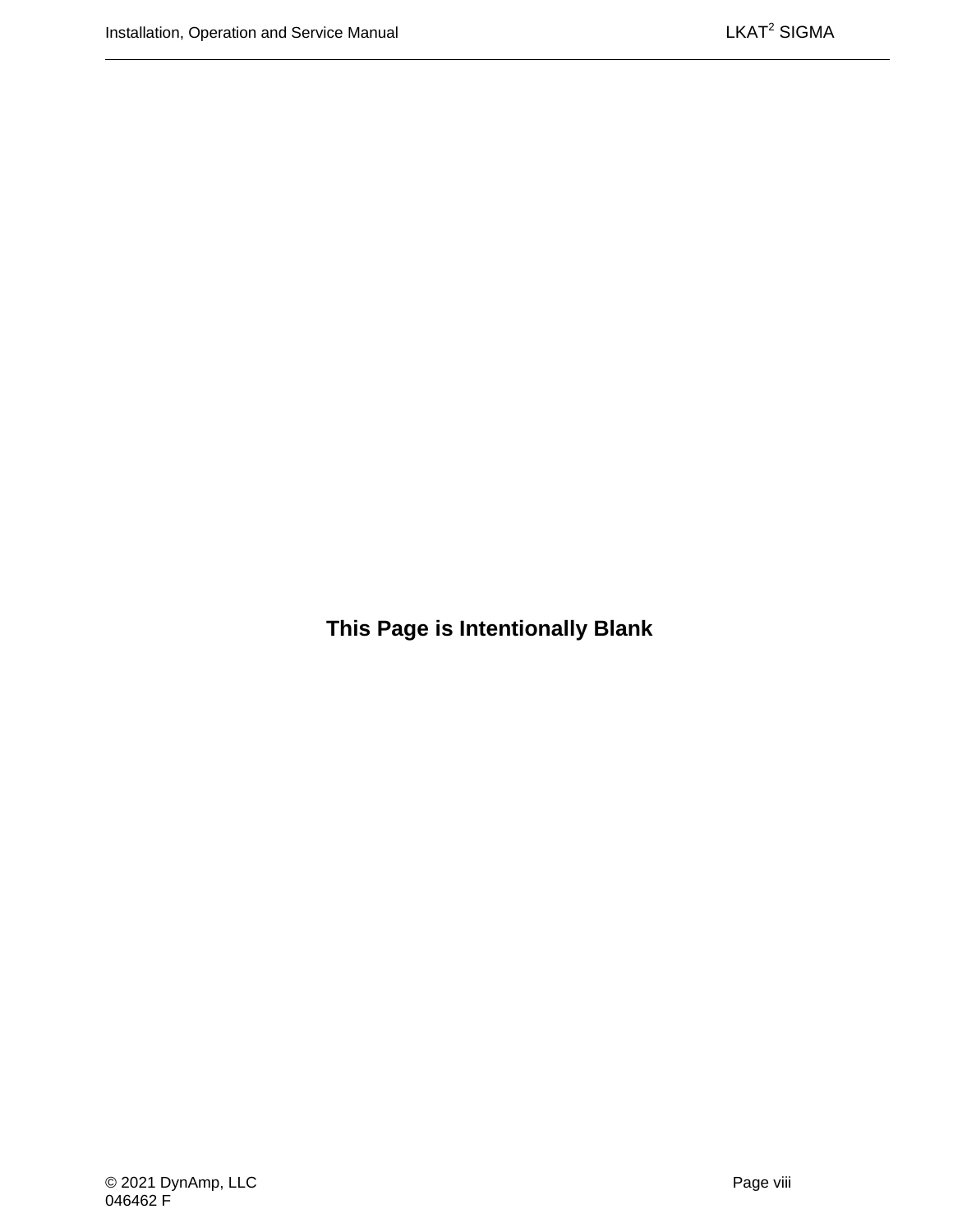# <span id="page-8-0"></span>**SAFETY**

The Measuring Head is designed to be installed on high voltage bus bars. All interconnection cables must be safely routed away from bus bars and high voltages. Do not allow any interconnection cable to contact bus bars or high voltages.

Ignoring the installation precautions and warnings can result in severe personal injury or equipment damage. The following are general guidelines to be followed during installation, operation and service of the Metering Unit and Measuring Head.

- All installation, maintenance and service must be performed by qualified technicians who are familiar with the warnings and instructions of this manual.
- Always follow all local and plant safety procedures.
- The enclosure cover must remain closed at all times during operation to ensure safety of personnel. Only authorized personnel or technicians should be allowed to open and service the unit.
- Units are not intrinsically safe. Do not place in explosive atmospheres.
- Service must be performed by qualified technicians only. If use of an oscilloscope becomes necessary during servicing, the scope must be floating and ungrounded or differential probe(s) must be used. The Metering Unit is isolated from the mains via the power transformers. If a grounded scope is used, a hazardous condition is created since current will flow through the probe to ground.
- Use of the equipment in a manner not specified by the manufacturer can impair the protection provided within.
- If a binding screw is used for the mains earth connection, the binding screw must be size M4 (No. 6) or larger.

DynAmp, LLC does not assume liability for the customer's failure to comply with the rules and requirements provided in this manual.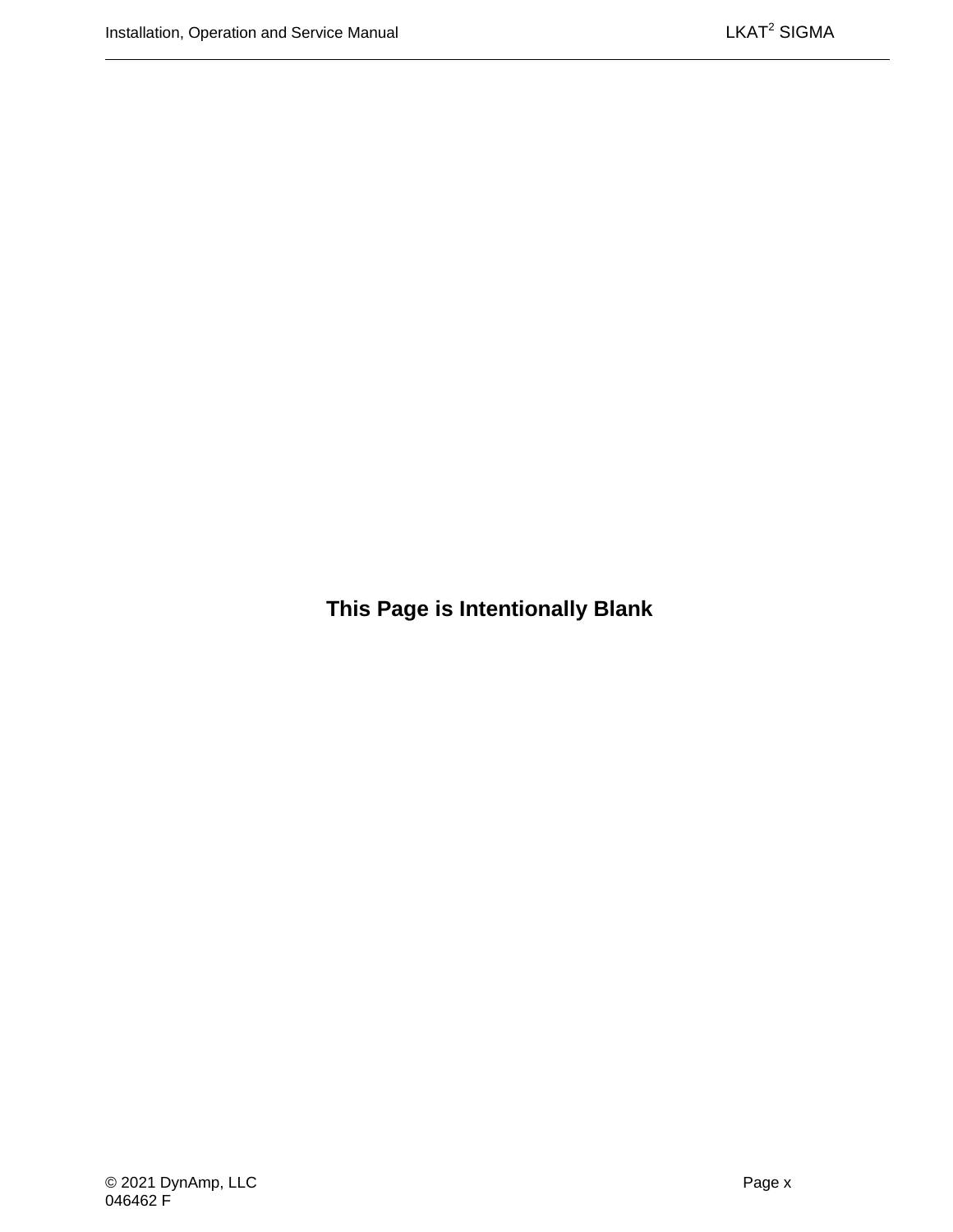## <span id="page-10-0"></span>**DynAmp, LLC Customer Support & Service Assistance**

For further assistance, contact DynAmp, LLC Customer Support at:

Americas:

Telephone: +1 614.871.6900 Fax: +1 614.871.6910 8:00 AM to 5:00 PM USA Eastern Time From first Sunday in November to second Sunday in March – 13:00 GMT to 22:00 GMT From second Sunday in March to first Sunday in November – 12:00 GMT to 21:00 GMT

After Hours Critical Service Emergency:

Telephone: +1 614.871.6906 5:00 PM to 8:00 AM USA Eastern Time From first Sunday in November to second Sunday in March – 22:00 GMT to 13:00 GMT From second Sunday in March to first Sunday in November – 21:00 GMT to 12:00 GMT

Central e-mail:

[help@dynamp.com](mailto:help@dynamp.com)

DynAmp web:

[www.dynamp.com](http://www.dynamp.com/)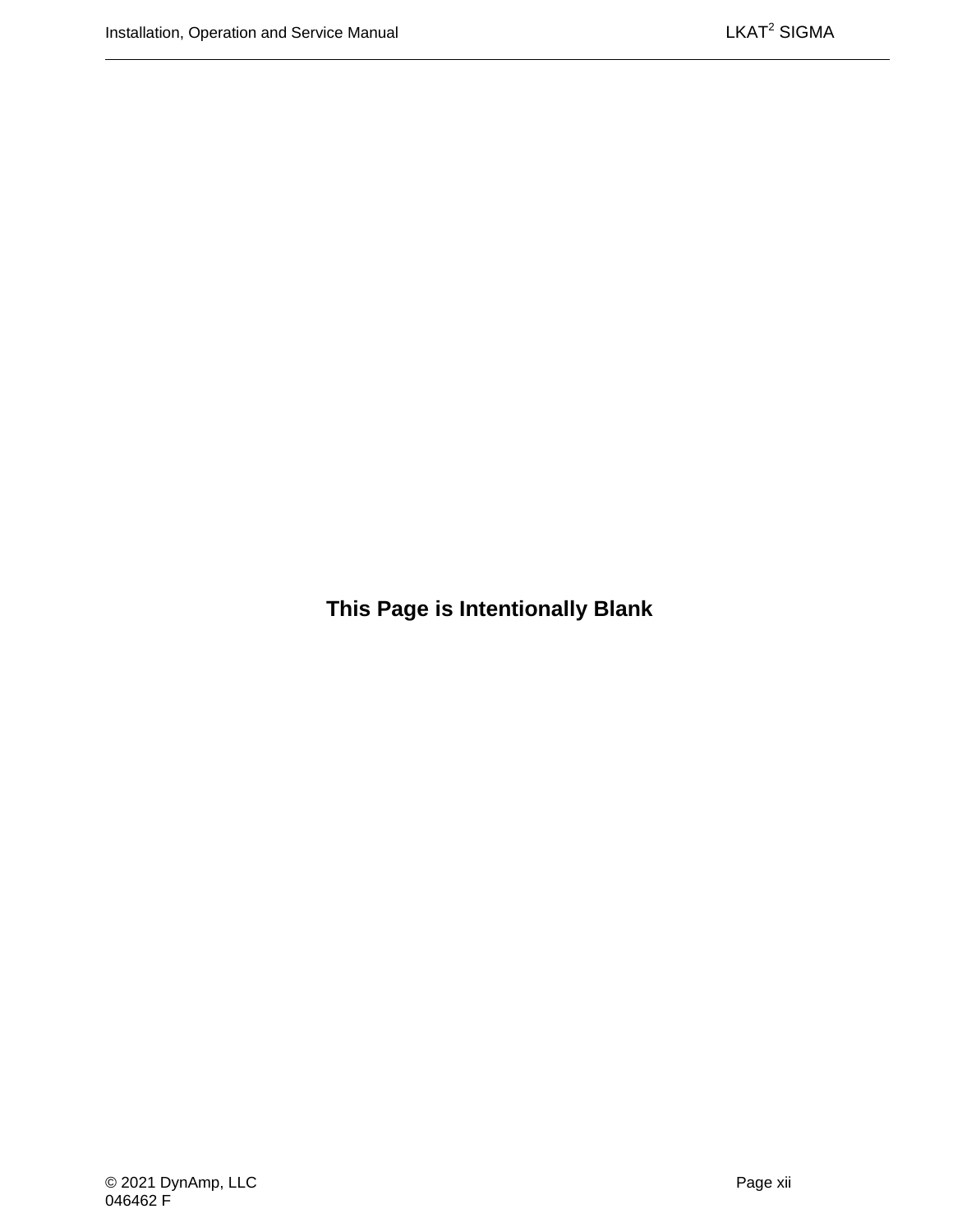## <span id="page-12-0"></span>**MANUAL REVISIONS**

| Page                 | Change         | <b>Reason For Revision</b>                                                                                                                    | Date  |
|----------------------|----------------|-----------------------------------------------------------------------------------------------------------------------------------------------|-------|
| all                  | <b>Rev NEW</b> |                                                                                                                                               | 09/15 |
| 15,16                | A              | ECR # 2029 – Detail added to Form 1 & 2 showing pin<br>numbers ECR # 2090, ECO # 3333 Non-failsafe config.                                    | 09/16 |
| 27                   | в              | ECR # 2180 - Update drawing list                                                                                                              | 01/18 |
| 5, 27, 31            | C              | ECO #3346, update for MUT, Non-Failsafe and update<br>drawings.                                                                               | 06/18 |
| 25, 31               | D              | ECO #3355 – Regroup terms of equation for Table 5.2<br>for clarification, general verbiage updates and update<br>drawing 83B109488.           | 03/19 |
| 9, 15, 16,<br>32, 33 | Е              | ECR # 2278, update Table 3.1 Response Time, revise<br>section 4.4 verbiage, update Table 6.1 to add nut and<br>update Table 7.1 to 75B109499A | 03/20 |
| 29                   | F              | ECR $\#$ 2314 – Section 5.10, update to TB2                                                                                                   | 02/21 |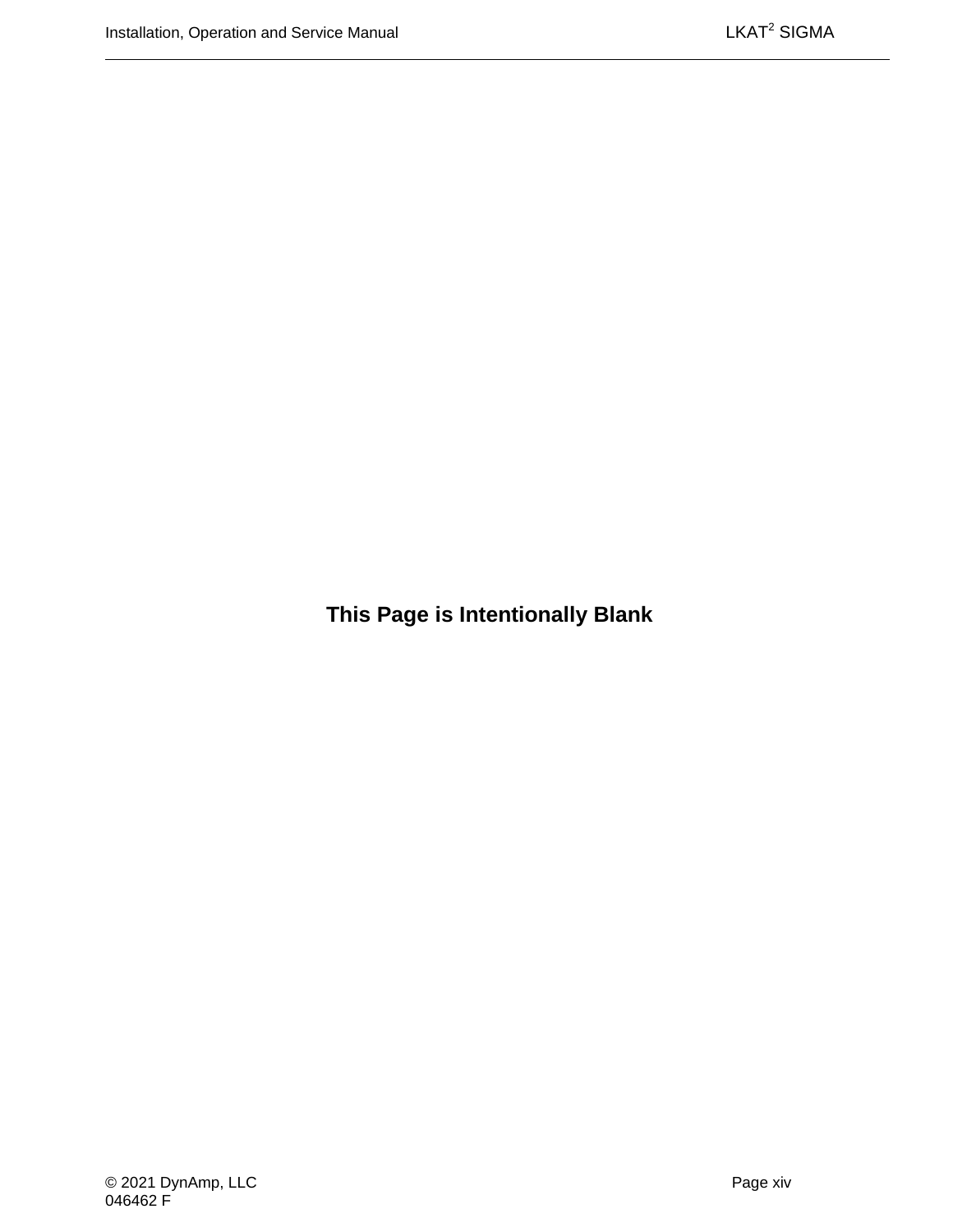# <span id="page-14-0"></span>**1. HANDLING AND STORAGE**

DynAmp products are engineered and manufactured for use in industrial environments. However, they contain sensitive electronic and mechanical components which may be damaged and fail if not handled and stored properly. All products must be handled and stored with the same care as any precision measurement instrument. Severe bumps or jolts may damage internal parts and cause malfunction or premature failure. DynAmp products are designed and assembled with conformal coating, shock mounting, and environmental seals, when appropriate or when specified. However, this protection requires that the product must be properly installed and operational before the protection is fully functional. Therefore, adequate protection from humidity, shock, and temperature must be provided during handling and storage prior to installation.

The handling and storage of equipment must be sufficient to meet the storage temperature and humidity specifications of the product and to prevent any condensation or contact with water or any other liquid. The storage location and container or crate must provide adequate protection from precipitation (rain, snow, ice) and direct water contact. Adequate shelter must be provided to prevent the accumulation of precipitation (rain, snow, ice) and water which can lead to the deterioration or failure of shipping containers or crates and cause water ingress. Storage in coastal or industrial areas subject to salt-laden or corrosive air or areas of winddriven sand or other abrasive dust must be adequate to prevent the deterioration or failure of shipping containers or crates and cause ingress. Frequent inspection of storage areas and storage containers or crates is required to ensure proper storage conditions are being maintained.

If the shipping container or crate is opened and/or the equipment is removed for inspection prior to installation, the equipment must be repackaged in the original undamaged container or crate in the same manner as it was shipped to prevent environmental damage or placed in a storage location that meets the required environmental and storage conditions.

General product storage temperature and humidity requirements:

| Storage Temperature: | -40 $^{\circ}$ to 70 $^{\circ}$ C $^{\circ}$ |
|----------------------|----------------------------------------------|
|                      | -40 $^{\circ}$ to 158 $^{\circ}$ F           |
| Storage Humidity:    | Maximum 85%, non-condensing                  |

DynAmp, LLC does not assume liability for the customer's failure to comply with handling and storage requirements.

For further assistance, contact DynAmp customer support.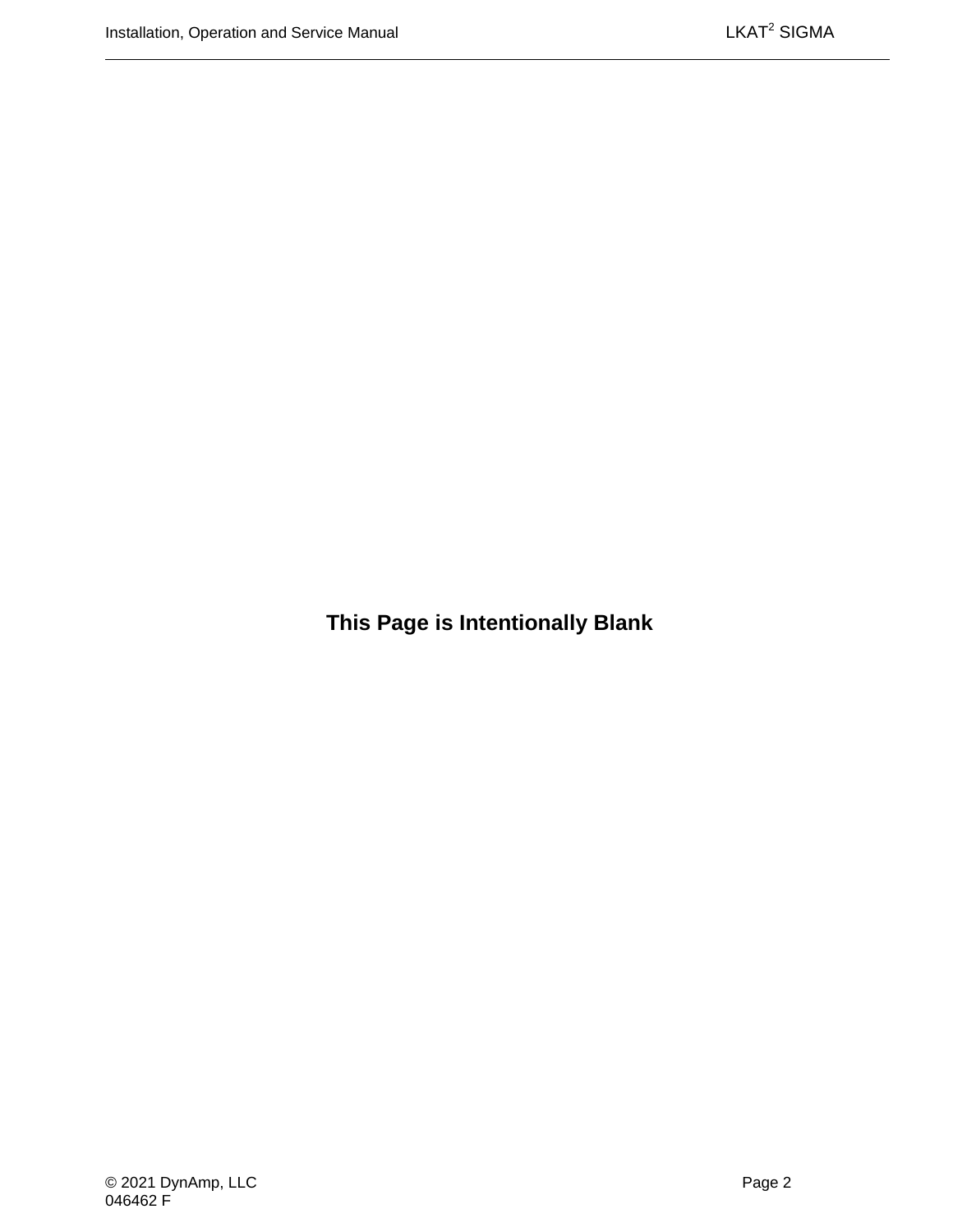# <span id="page-16-0"></span>**2. PRODUCT DESCRIPTION**

## <span id="page-16-1"></span>**2.1 SYSTEM OVERVIEW**

The LKAT<sup>2</sup> combines accurate high current measurement with reverse and overcurrent protection in a single rugged and cost effective system.

The next generation of DynAmp's well proven OLOPTM technology, LKAT<sup>2</sup> offers a new level of accuracy and stability to accurately and reliably measure uni- and bi-directional DC as well as AC bus currents.

The LKAT $2$  is particularly well suited to measure power rectifier outputs for control and protection purposes in electro-chemical processes such as aluminum, chlorine, copper, manganese, titanium, zinc, electroplating, etc.



**LKAT2 Measuring Head**



 **LKAT2 SIGMA Metering Unit**

### **KEY STANDARD FEATURES**

True bi-directional performance. Ideal for difficult magnetic applications. No Measuring Head position or bus analysis needed.

Extremely compact with excellent environmental specifications for installation flexibility, inside or outside.

Multiple, standard switch selectable measurement output signals including mA, mV and V. Standard Accuracy Diagnostics "AD" continuously monitors system performance providing both local LED and relay contact output.

Optional LKAT2 Protection Extensions, (PE), provides additional functionality for protecting high current rectifiers.

Standard Alarm provides reverse or over-current protection via an LED viewable at the metering electronics and a dry contact relay output.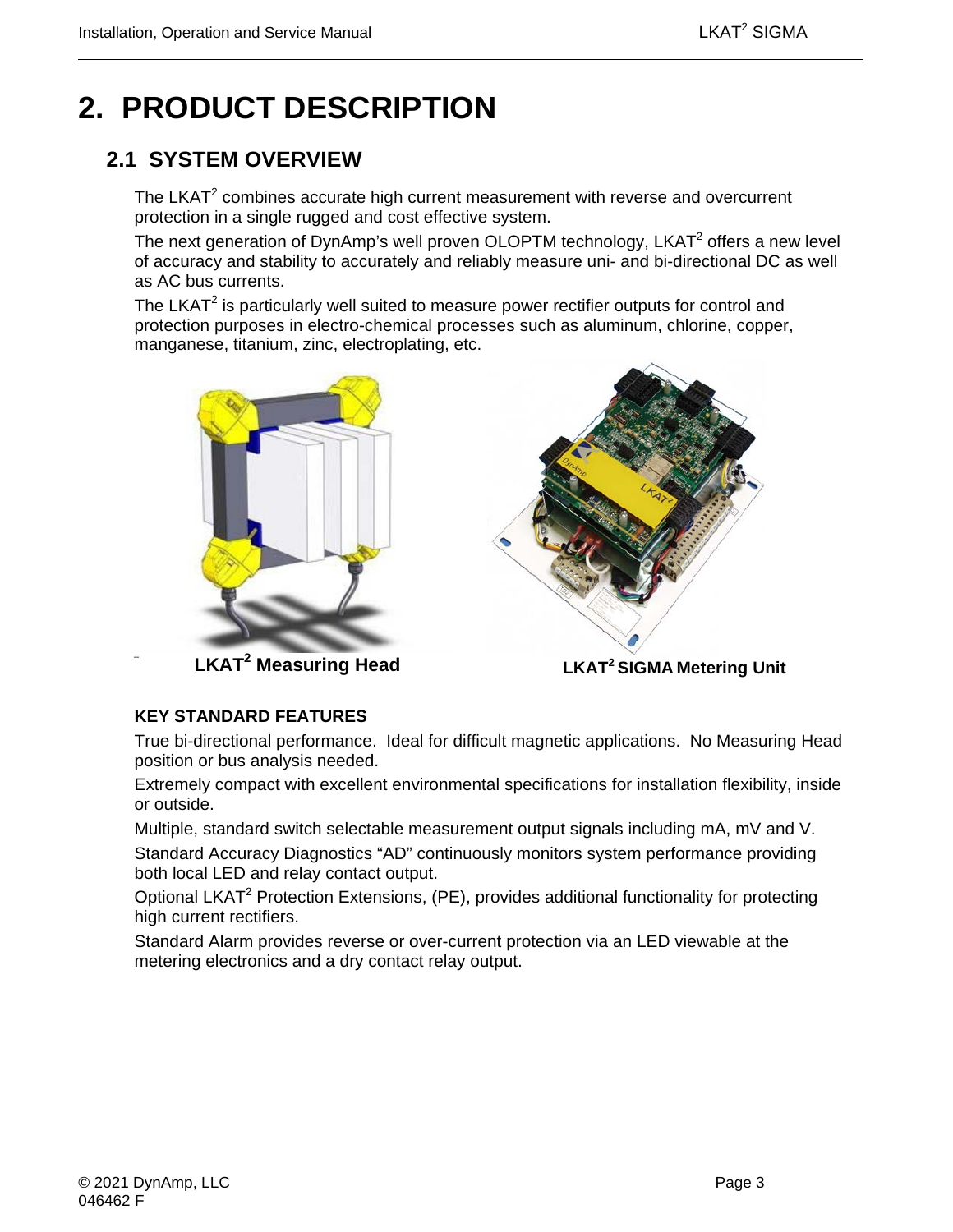Each standard LKAT**<sup>2</sup>** SIGMA is delivered with the following

- A new, ruggedized two-piece Measuring Head with integrated mounting hardware and bus bar corner (fiberglass angles). Each Measuring Head half has its own cable for connection to the metering electronics.
- Very compact Metering Electronics with one analog measurement output, one Accuracy Diagnostics system status output and one configurable Alarm output for overcurrent or reverse current protection. The LKAT<sup>2</sup> Metering Unit consists of a power supply pc board and Main pc board mounted together on a steel U-chassis. Input, output, and power connections are made via pc board edge connector plugs.
- System output cable
- Power input cable
- Comprehensive User's Manual
- Factory calibration data and graphs
- 2-year warranty for permanent installed systems
- Packaging suitable for air /ground transport

#### **AVAILABLE OPTIONS**

#### • **Protection Extensions ( PE )**

The PE option adds additional functionality for protecting high current rectifiers. This option is either factory configured with a new system or can be added to  $LKAT<sup>2</sup>$  Systems already in the field. If added in the field, some field configuration may be required.

#### • **Second Freely Scalable Analog Output:**

This second analog output is independently scaled and fully isolated from the standard LKAT<sup>2</sup> measurement output. In typical applications, it is scaled to provide accurate measurement above the standard rectifier operating range for advanced protection purposes. For example, the primary  $LKAT^2$  output may be scaled to 50kA to provide the highest degree of accuracy and resolution for normal rectifier control. The second PE output may be scaled to 75kA to provide the information to intelligently manage overcurrent situations. Using this signal, the rectifier control system could integrate overcurrent operation to allow 5 minutes at 110%, 1 minute at 120%, 10 sec at 140%.

#### • **Two Additional Protection Relays:**

These relays bring the total number of configurable relays to three. Each can be configured to provide reverse or various degrees of overcurrent protection. Like the standard alarm, these two additional PE alarms come with their own, independent local LED indication and relay outputs.

#### • **Digital current display ( 3 1/2 digit )**

This option is mounted behind the clear front door of the metering electronics enclosure to display either DC or RMS AC bus current locally. Please note that this option reduces the maximum metering electronics ambient temperature to 50ºC. This option can also be added to  $LKAT^2$  Systems already in the field.

#### • **Custom Cable Lengths**

Custom Measuring Head cable lengths can be provided but only at time of order. Note that normally, Measuring Head cable lengths cannot be changed after order or in the field because one end is terminated inside the Measuring Head and the other end is terminated inside a fixed connector. If Measuring Head cables must be shortened after delivery, they can be shortened by cutting off the connector end of the cable and installing replacement 'solder-on' connectors. These connectors must be ordered separately from DynAmp. Shortening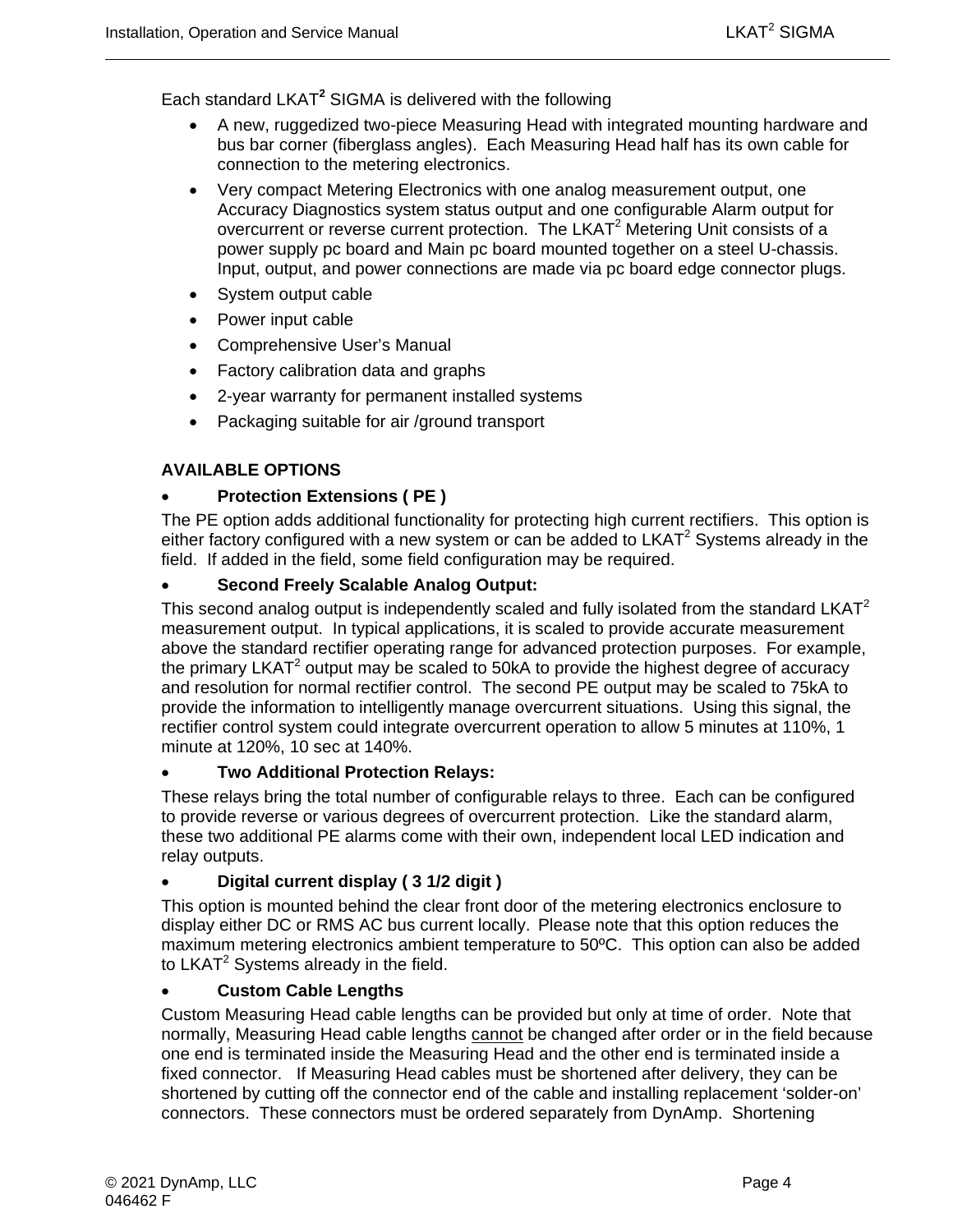Measuring Head cables in the field may compromise the IP65 environmental rating of the Measuring Head connectors.

Custom Signal and Mains cable lengths can be provided. Note that standard Signal and Mains cables can be shortened or replaced with longer cables in the field.

### • **Optional low voltage DC mains**

This allows system to be powered by safety mains supplies or even batteries. This option must be specified at time of order and cannot be field retrofitted to existing units.

#### **AVAILABLE ACCESSORIES**

#### • **Summing / Totalizing multiple LKAT systems**

A dedicated external module is available for totalizing/summing up to 10 LKAT measurement signals. This is typically used to provide a true 'total' current signal when multiple rectifiers ( with individual LKAT systems ) are connected in parallel to provide a higher total current.

### • **LKAT Metering Unit Tester (LKAT MUT)**

The LKAT MUT is a portable tester used to verify the functionality of Metering Units for all versions of the LKAT family of products.

Adapters included with the LKAT MUT allow the tester to be connected directly and check any LKAT Metering Unit electronics.

The functions and parameters checked by the LKAT MUT include:

- Input / output sensitivity
- Trip point scaling
- Trip relay contacts
- Integrity of input / output harnesses and interconnections on Metering Unit

The tools / documentation required to use the LKAT Metering Unit Tester include :

- 4-1/2 digit DMM with 0.05% basic DC accuracy ( user provided )
- DMM Test probes (user provided)
- Banana to banana cables ( 1black / 1 red )
- LKAT MUT Product Manual

More information on the LKAT MUT can be found at www.dynamp.com or by contacting DynAmp.

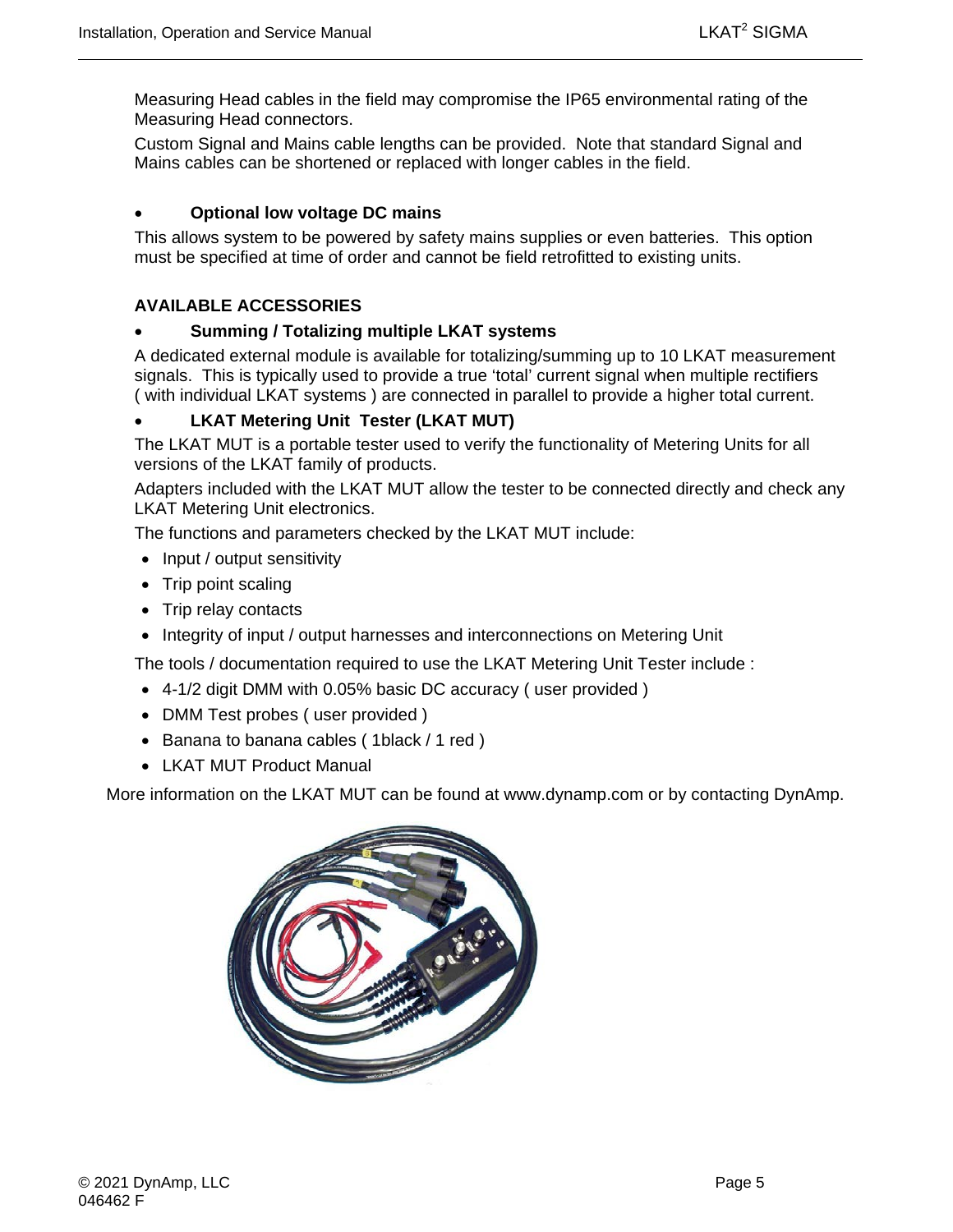#### • **Extended Warranty**

For permanently installed systems, the standard 2-year warranty can be extended in 2-year increments. This must be ordered less than 6 months after the original LKAT system is shipped.

## <span id="page-19-0"></span>**2.2 ADDITIONAL MEASURING HEAD DETAIL**

LKAT<sup>2</sup> Measuring Heads contain an arrangement of Hall Effect sensor ICs and signal conditioning electronics. The tubular enclosure is constructed of flame retardant plastic with an internal aluminum frame. Insulation from the bus is provided by the homogeneous (sealed) construction of the Measuring Head. In the event that the Measuring Head enclosure components become cracked, the bonding fails, or the weather-tight seal is broken in any way, a replacement Measuring Head must be substituted. The Measuring Head is not designed to be repaired.

 $LKAT<sup>2</sup>$  Measuring Heads may be mounted on the bus bar using fiberglass angles positioned on the corners of the bus bar and stainless steel bus bar mounting screws threaded into the Measuring Head structure. Mounting hardware is supplied with each system. These screws are adjusted to bus dimensions specified with each order. When properly installed, the mounting hardware maintains the position of the Measuring Head in the event of temperature fluctuation and / or bus vibration.

An interconnection cable assembly is integral to each half of the Measuring Head. Measuring Heads with extra-long interconnection cables are also available - consult the factory for details. Standard Measuring Head cable assemblies are terminated with keyed connectors to ensure correct hookup. The interconnection cables from the Measuring Head are identified as "A" and "B". Connecting Measuring Head cable "A" to Metering Unit "B" will not result in damage to the Measuring Head or electronics, but may degrade the calibration accuracy of the system.

## <span id="page-19-1"></span>**2.3 ADDITIONAL METERING UNIT DETAIL**

The LKAT<sup>2</sup> SIGMA Metering Unit is supplied without an enclosure. The Plexiglas pc board cover must be installed during normal operation.

The Metering Unit panel includes terminal blocks for external connection to the Measuring Head, the measurement signal(s) and relay outputs.

Internally, all LKAT<sup>2</sup> Metering Units include both a Power Supply pc board and a Main pc board. These pc boards are mounted to a steel chassis which is then mounted on a steel panel. The Metering Unit cover allows the user to view various LED (or LCD) status indicators. For more information, refer to the "Theory of Operation" section of this manual.

There are two optional pc board assemblies that may be added onto the Main pc board in the LKAT<sup>2</sup> Metering Unit:

- The Protection Extensions ( PE ) pc board assembly
- The Display pc board assembly.

One or both of these pc board assemblies may be added to an  $LKAT<sup>2</sup>$  Metering Unit in the field. It is not mandatory that they be factory installed and/or calibrated. The optional pc board assemblies may be calibrated on site, using the LKAT<sup>2</sup> Main Output as the reference measurement.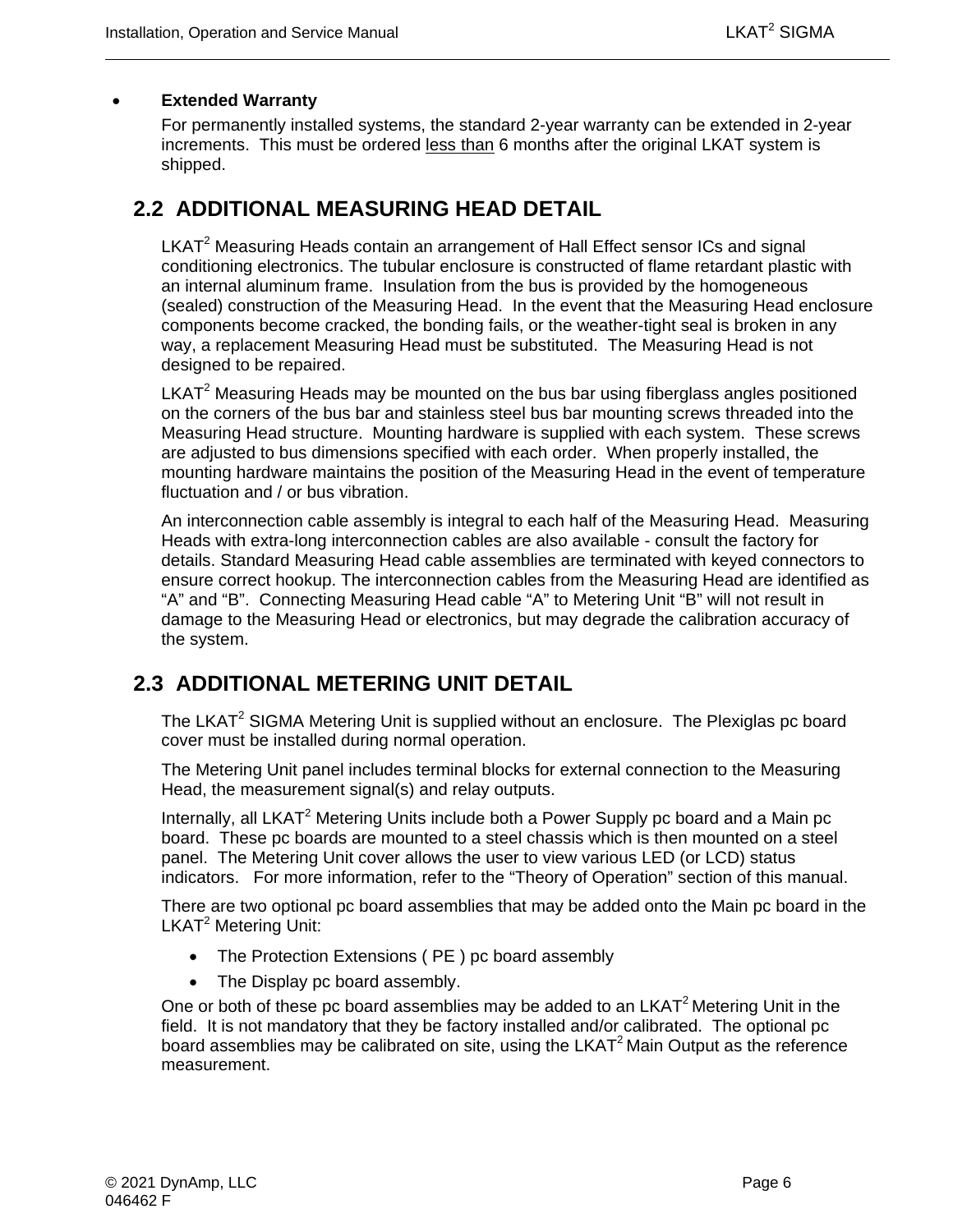## <span id="page-20-0"></span>**2.4 ADDITIONAL INDICATOR AND OUTPUT DETAIL**

As noted on the specifications page, the  $LKAT<sup>2</sup>$  System Metering Unit includes several visual indicators. These include:

- Accuracy Diagnostics (operational status) LEDs: green = OK, red = system problem (see Section - "Theory of Operation").
- Over / Reverse Current Trip status LEDs: green = measured current does not exceed the setpoint, red = measured current exceeds the setpoint.
- (Optional) Illuminated LCD digital display of measured current.

Available via the Metering Unit output cable:

- Isolated signal output proportional to bus current being measured. This output may be configured for various zero and full-scale values.
- Normally open and normally closed relay contacts indicate Accuracy Diagnostic (AD) operational status (same as green and red LEDs).
- Normally open and normally closed relay contacts indicate over / reverse current trip status (same as green and red LEDs). For failsafe operation, the relay coil is energized in the normal condition (no over / reverse trip).

The table below lists the features associated with the Main and PE pc board assemblies.

<span id="page-20-2"></span>

|                                                            | Main PC<br><b>Board</b><br>Assembly | with PE PC Board<br>Assembly |
|------------------------------------------------------------|-------------------------------------|------------------------------|
| <b>Isolated Output</b>                                     |                                     | +1 for 2 total               |
| <b>Operational Status LEDs &amp; Relay Contacts</b>        |                                     | +0 for 1 total               |
| Overcurrent / Reverse Trip Status LEDs & Relay<br>Contacts |                                     | $+2$ for 3 total             |

**Table 2.1 Main and PE PC Board Assembly Features**

Checking field calibration of LKAT<sup>2</sup> Systems requires use of a reference current transducer with calibration accuracy of 0.1% full-scale or better. Contact DynAmp, LLC for calibration of the LKAT<sup>2</sup> System. Refer to "Maintenance and Spare Parts" section for more information.

# <span id="page-20-1"></span>**2.5 INTERCONNECTION CABLE DETAIL**

The LKAT $2$  SIGMA System is not supplied with cable assemblies for power input and System output signal(s). The user must supply these cable assemblies or order as an option. Refer to the System wiring diagram for details about interconnection.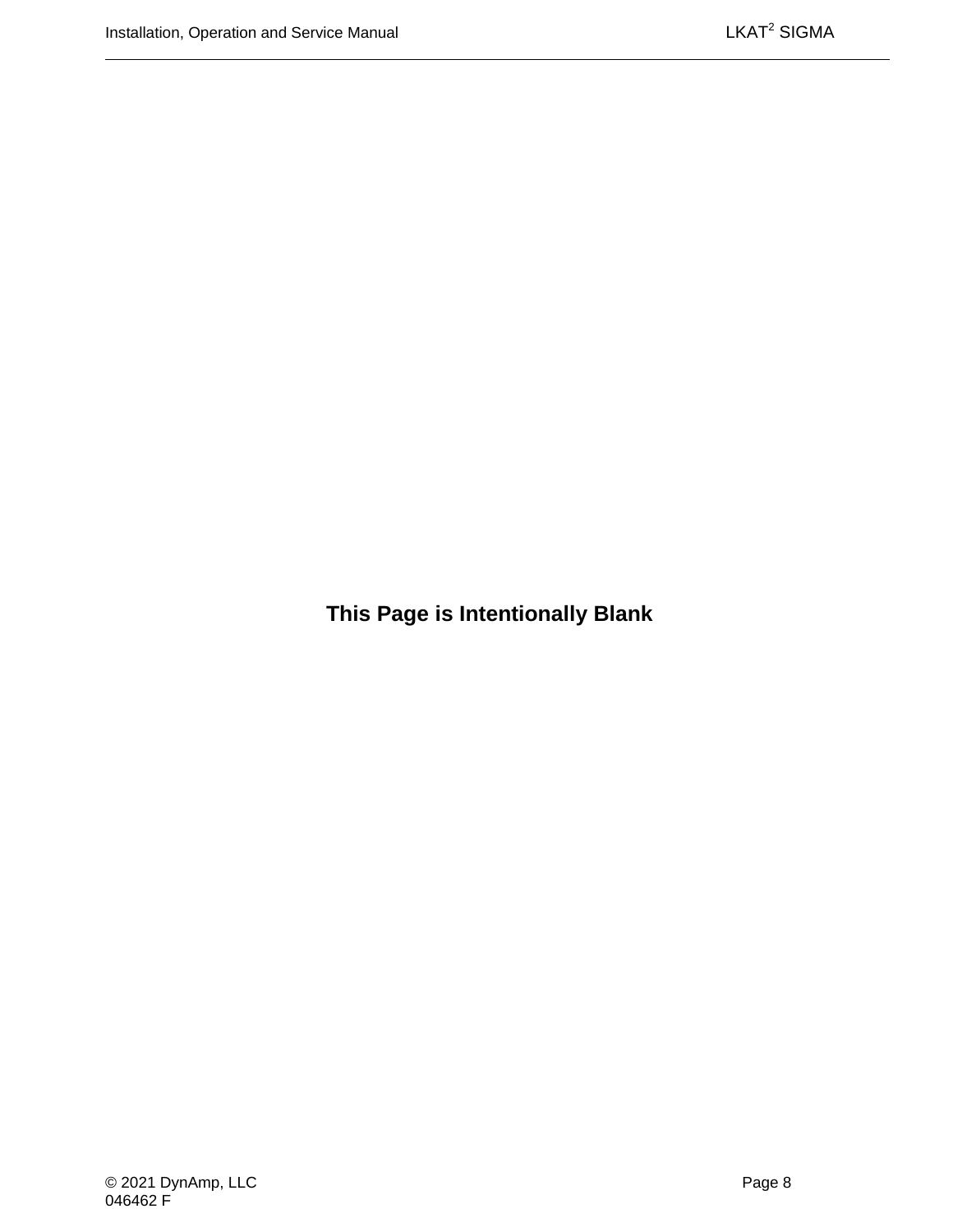# <span id="page-22-0"></span>**3. SPECIFICATIONS**

# <span id="page-22-1"></span>**Table 3.1 LKAT2 SIGMA System Specifications (subject to change without notice)**

| <b>MAIN ANALOG SIGNAL OUTPUT</b><br>Main Output Full-Scale Measuring Range                            | ±5kA to ±150kA (Contact factory for full-                                                                                                                      |  |  |  |
|-------------------------------------------------------------------------------------------------------|----------------------------------------------------------------------------------------------------------------------------------------------------------------|--|--|--|
|                                                                                                       | scale measuring ranges > 100kA)                                                                                                                                |  |  |  |
| Signal Output Type (configurable)                                                                     | Zero kA<br>± Full-scale kA                                                                                                                                     |  |  |  |
| mA output max. burden: 10V                                                                            | $±20mA$ max.<br>0 <sub>m</sub> A                                                                                                                               |  |  |  |
| mA output max. loop/load resistance: $500\Omega$                                                      | $+20$ & $-12mA$<br>4mA                                                                                                                                         |  |  |  |
| V output min. load resistance: $100k\Omega$                                                           | 0V<br>±1V                                                                                                                                                      |  |  |  |
|                                                                                                       | 0.2V<br>$-0.6V$ to $+1V$                                                                                                                                       |  |  |  |
|                                                                                                       | 0V<br>±10V                                                                                                                                                     |  |  |  |
|                                                                                                       | 2V<br>$-6V$ to $+10V$<br>±0.25% full-scale                                                                                                                     |  |  |  |
| Signal Output Calibration Accuracy *                                                                  |                                                                                                                                                                |  |  |  |
| Linearity Error *                                                                                     | $±0.1\%$ of full-scale                                                                                                                                         |  |  |  |
| Repeatability Error Limits *                                                                          | ±0.1% of full-scale                                                                                                                                            |  |  |  |
| <b>EMC immunity influence</b>                                                                         | <-0% FS to +0.25% FS (typical);<br>$-0\%$ FS to < $+3.6\%$ FS (maximum)                                                                                        |  |  |  |
| Response Time (t <sub>d</sub> ) *                                                                     | $\leq 100 \,\mu s$                                                                                                                                             |  |  |  |
| di/dt Accurately Followed *                                                                           | $500$ A/ $\mu$ s                                                                                                                                               |  |  |  |
| Frequency Response *                                                                                  | Switch selectable low-pass filter :                                                                                                                            |  |  |  |
|                                                                                                       | No filter / 330hz / 660hz                                                                                                                                      |  |  |  |
|                                                                                                       | (refer to Figure 3.1 for additional info.)                                                                                                                     |  |  |  |
| <b>Temperature Sensitivity</b>                                                                        | ±50ppm/°C or better                                                                                                                                            |  |  |  |
| <b>Mains Voltage Sensitivity</b>                                                                      | ±0.001%/V                                                                                                                                                      |  |  |  |
| * At DynAmp reference conditions: Ambient 25°C ± 2°C (77°F ± 4°F) / Mains 120/240V AC RMS, 60Hz ± 1Hz |                                                                                                                                                                |  |  |  |
| <b>MAIN STATUS INDICATORS</b>                                                                         |                                                                                                                                                                |  |  |  |
| <b>Accuracy Diagnostics</b>                                                                           | Indicates LKAT <sup>2</sup> System proper operation or<br>operational problem                                                                                  |  |  |  |
| <b>Accuracy Diagnostics Status LEDs</b>                                                               | Green LED indicates proper operation<br>Red LED indicates operational problem                                                                                  |  |  |  |
| <b>Accuracy Diagnostics Status Relay Function</b>                                                     | Relay coil de-energizes when operational<br>problem detected or mains power lost.                                                                              |  |  |  |
| Over / Reverse Current Trip Setpoint<br>Qty. (1)                                                      | Factory/field configurable to trip on either<br>over current (+5%+100% of full-scale) or<br>reverse current (-5%-100% of full-scale).<br>Setpoint accuracy ±2% |  |  |  |
| Over / Reverse Current Status LEDs                                                                    | Green indicates operation OK - No Trip<br>Red indicates measured current exceeds Trip<br>Setpoint                                                              |  |  |  |
| Over / Reverse Current Status Relay                                                                   | Relay coil de-energizes when measured<br>current exceeds Trip Setpoint or mains power<br>lost.                                                                 |  |  |  |
| All Relay Function                                                                                    | Form C: Normally Open and Normally Closed<br>Contacts (non-latching)                                                                                           |  |  |  |
| All Relay Contact Ratings                                                                             | 120/250 VAC: 8A<br>30 VDC: 8A<br>Relay response time 10mS typical                                                                                              |  |  |  |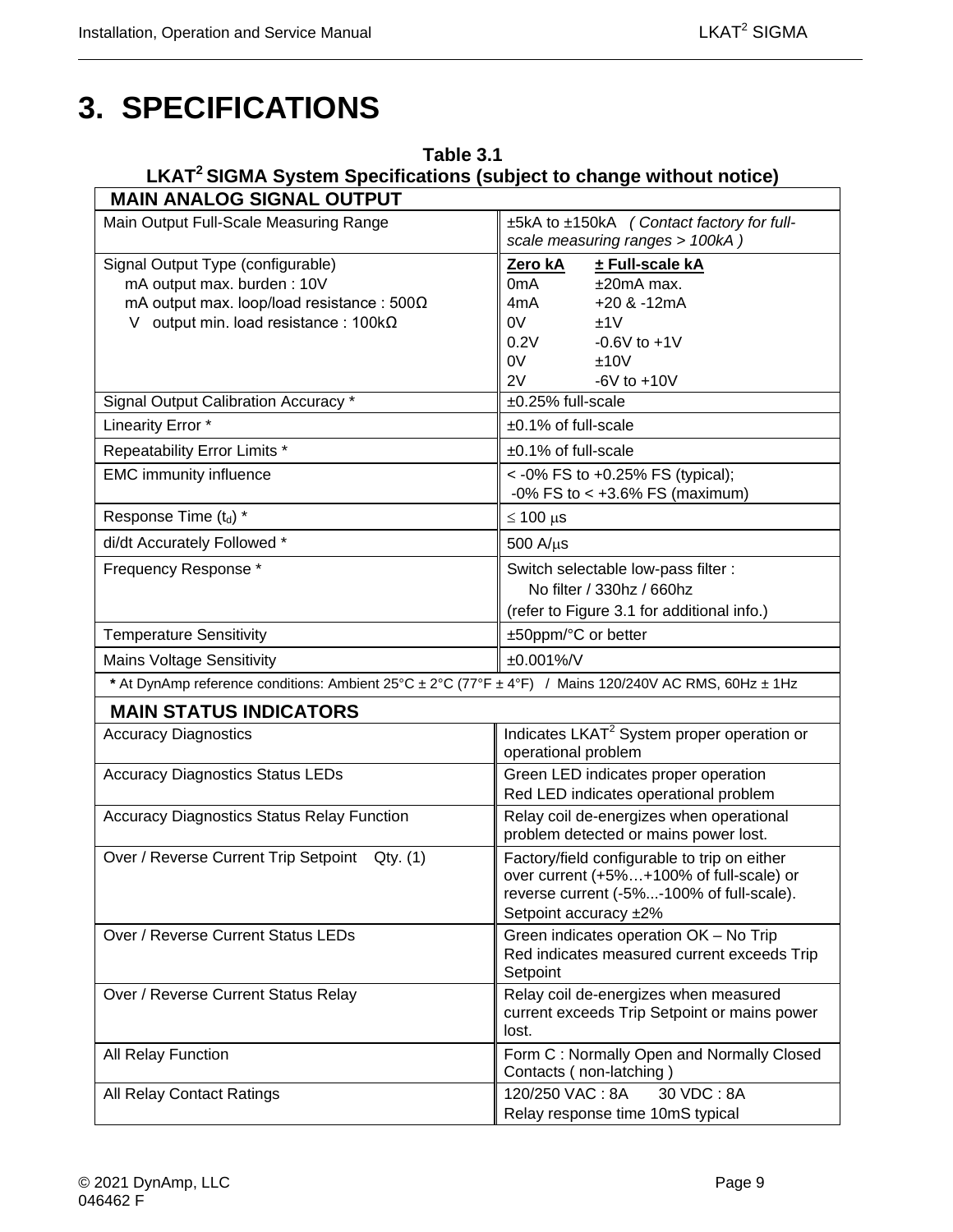#### **Table 3.1 LKAT2 SIGMA System Specifications (subject to change without notice), continued**

| <b>OPTIONAL PROTECTION EXTENSIONS ( PE )</b>                                                        |                                                                                                                                |  |  |  |  |  |
|-----------------------------------------------------------------------------------------------------|--------------------------------------------------------------------------------------------------------------------------------|--|--|--|--|--|
| PE Full Scale Measuring Range (scaled<br>independently and isolated from main output)               | ±5kA to ±200kA (Contact factory for full-scale<br>measuring ranges > 100kA)                                                    |  |  |  |  |  |
| PE analog output configuration and performance<br>specifications                                    | Same as Main output above with all configuration<br>and scaling independent from main output                                   |  |  |  |  |  |
| PE Over / Reverse Current Trip Setpoints - Qty. (2) -<br>Field configurable                         | Function and specification same as Main Over /<br>Reverse above with independent LEDs,<br>configurations, scalings and outputs |  |  |  |  |  |
| <b>OPTIONAL DISPLAY</b>                                                                             |                                                                                                                                |  |  |  |  |  |
| Digital Display of Bus Current in kA units                                                          | 3 1/2 Digit Green LCD ±2% Full-scale                                                                                           |  |  |  |  |  |
| Displayed Value (configurable)                                                                      | DC or True RMS                                                                                                                 |  |  |  |  |  |
| NOTE: Optional display reduces maximum ambient temperature of metering unit to 50°C                 |                                                                                                                                |  |  |  |  |  |
| <b>GENERAL</b>                                                                                      |                                                                                                                                |  |  |  |  |  |
| Input Power (any voltage within the specified range can<br>be connected without any wiring changes) | 100-240Vac, 120-264 Vdc, 50-60Hz                                                                                               |  |  |  |  |  |
| Burden on Mains (max)                                                                               | 30 VA                                                                                                                          |  |  |  |  |  |
| Working Voltage: Signal Output to Metering Unit<br>Low Voltage Circuit                              | 450Vrms                                                                                                                        |  |  |  |  |  |
| Working Voltage: Bus to Metering Unit Low Voltage<br>Circuit                                        | 1500Vdc                                                                                                                        |  |  |  |  |  |
| Working Voltage: Mains Supply to Metering Unit<br>Low Voltage Circuit                               | 264Vrms                                                                                                                        |  |  |  |  |  |
| Working Voltage: Mains Supply to chassis                                                            | 264Vrms                                                                                                                        |  |  |  |  |  |
| Working Voltage: Output to chassis                                                                  | 450Vrms                                                                                                                        |  |  |  |  |  |
| Isolation: Measuring Head surface to signal outputs                                                 | 6000 Vrms for 1 minute                                                                                                         |  |  |  |  |  |
| Isolation: Mains supply to signal outputs                                                           | 1000 Vrms for 1 minute                                                                                                         |  |  |  |  |  |
| Isolation: Mains or signal output to chassis                                                        | 2000 Vrms for 1 minute                                                                                                         |  |  |  |  |  |
| <b>Installation Category</b>                                                                        | Ш                                                                                                                              |  |  |  |  |  |
| <b>Pollution Degree</b>                                                                             | 2                                                                                                                              |  |  |  |  |  |
| <b>ENVIRONMENTAL</b>                                                                                |                                                                                                                                |  |  |  |  |  |
| Operating Ambient Temperature Range of Metering<br><b>Unit Location</b>                             | -10 $^{\circ}$ C to 60 $^{\circ}$ C<br>(14°F to 140°F)                                                                         |  |  |  |  |  |
| Operating Ambient Temperature Range of<br><b>Measuring Head</b>                                     | -20°C to 80°C<br>(-4°F to 176°F)                                                                                               |  |  |  |  |  |
| Environmental rating: Measuring Head and cable<br>connection at Measuring Head                      | IP <sub>65</sub>                                                                                                               |  |  |  |  |  |
| Environmental rating: Metering Unit and cable<br>connection at Metering Unit                        | <b>IP10</b>                                                                                                                    |  |  |  |  |  |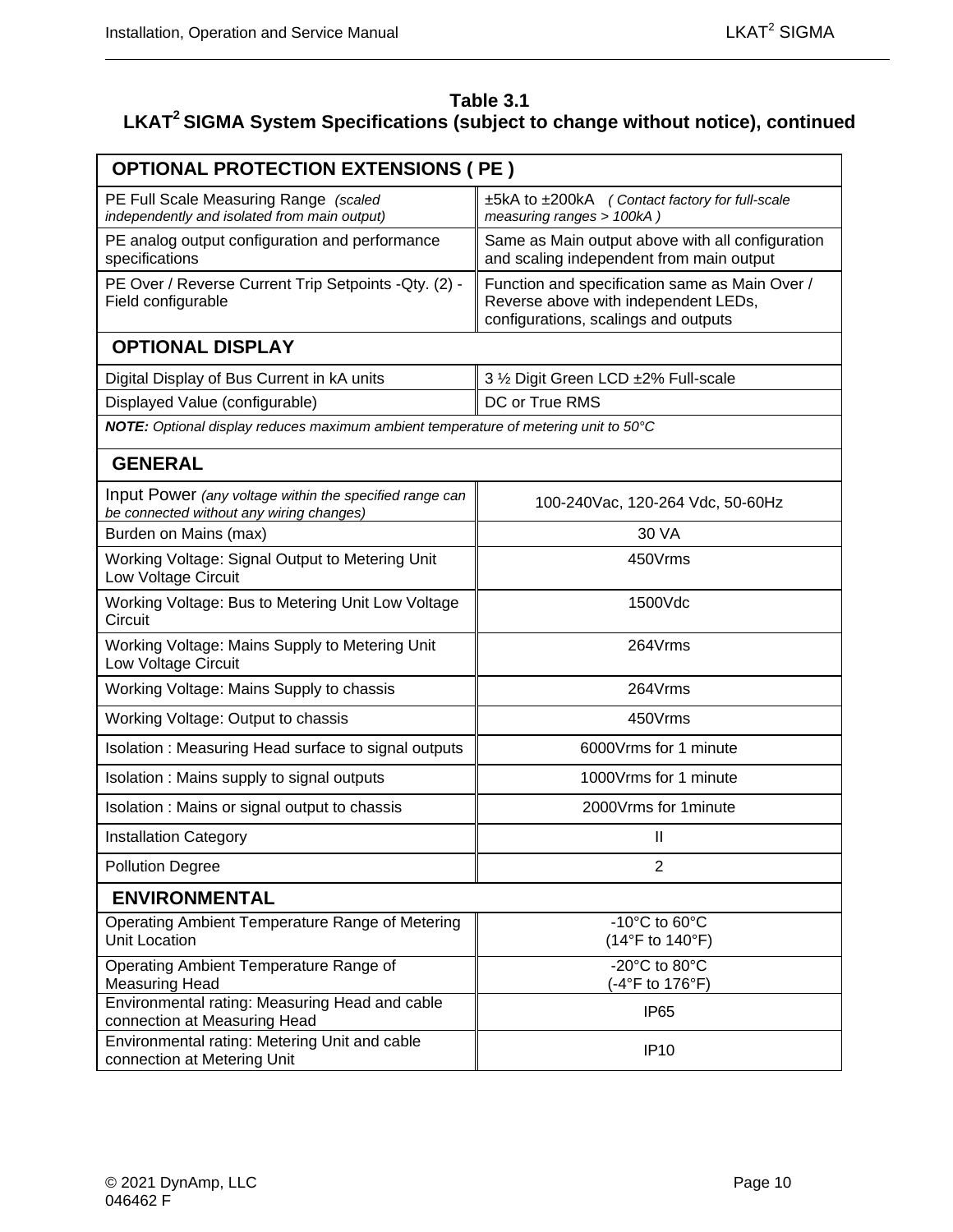### **Table 3.1 LKAT2 SIGMA System Specifications (subject to change without notice), continued**

| <b>PHYSICAL</b>                                                                                                                |                                                                                                |
|--------------------------------------------------------------------------------------------------------------------------------|------------------------------------------------------------------------------------------------|
| <b>Measuring Head Weight</b><br>(2 Measuring Heads per System)                                                                 | Typically 2 to 12 kg (6 to 26lbs.)                                                             |
| Metering Unit Weight (Typical)                                                                                                 | Typically 3kg (7lbs.)                                                                          |
| <b>Standard Length Measuring Head Connection</b><br>Cables (2) Optional custom lengths may be<br>available up to 50m (164 ft.) | 10m (33 ft.)<br>Cable fixed to Measuring Head with connector for<br>Meter Unit on opposite end |
| Standard Length Signal Output Cable (1)<br>Optional custom lengths are available                                               | Not supplied with SIGMA System                                                                 |
| Standard Length Power Input Cable (1)<br>Custom lengths are available                                                          | Not supplied with SIGMA System                                                                 |

**Figure 3.1 LKAT2 Frequency Response**

### **Normalized LKAT Bandwidth**

<span id="page-24-0"></span>

| F.S. Bus Current (kA)  | 5 to 50 | 60    | 71   | 80   | 90   | 10C |
|------------------------|---------|-------|------|------|------|-----|
| Corner Frequency (kHz) | 2.248   | 1.873 | .606 | .405 | .249 | 124 |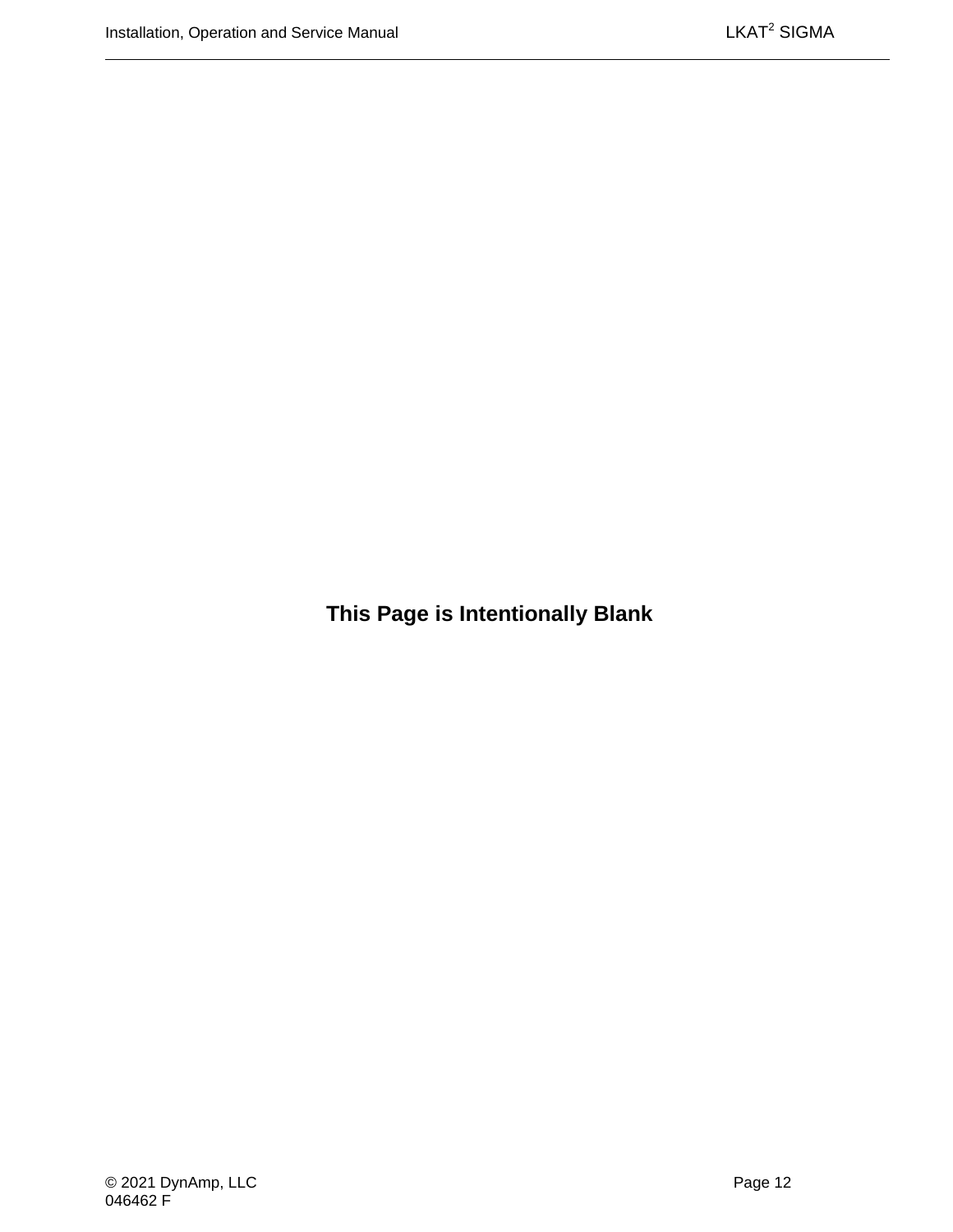# <span id="page-26-0"></span>**4. INSTALLATION**

## <span id="page-26-1"></span>**4.1 HANDLING PRECAUTIONS**

 $LKAT<sup>2</sup>$  Systems should be handled with the same care as any precision measuring instrument. Severe jolts or bumps to the Measuring Head or Metering Unit may cause movement of internal parts, and possibly a malfunction. **Personnel involved in the installation should be familiar with the technical terms, warnings, and instructions in this manual, and all plant safety rules, and be able to follow these regulations.**

The complete system should be inspected for shipping damage at the earliest opportunity. Visible damage must be reported to the carrier immediately. Concealed damage (not evident until the system is operated) must be reported to DynAmp, LLC immediately.

## <span id="page-26-2"></span>**4.2 INSTALLATION CONSIDERATIONS**

Read the following before mounting the Measuring Head:

- 1. The Measuring Head is designed to be installed on high voltage bus bars. All interconnection cables must be safely routed away from bus bars and high voltages. Do not allow any interconnection cable to contact bus bars or high voltages. Ignoring the installation precautions and warnings can result in severe personal injury or equipment damage.
- 2. Always follow all local and plant safety procedures when the unit is to be installed on a live bus.
- 3. Choose a mounting location for the Measuring Head where the ambient air temperature does not exceed the specified temperature limits. The LKAT<sup>2</sup> Measuring Head may be located indoors or outdoors, but should be kept away from extreme heat and solvents. Measuring Head installations in direct sunlight are not recommended, as excessive temperature rise could result in measurement error or damage to the Measuring Head enclosure. If the Measuring Head is to be installed in an especially harsh environment, please contact the factory to discuss special requirements.
- 4. No part of the Measuring Head or Metering Unit should be submerged under water.
- 5. The Measuring Head must be installed with proper polarity. An arrow indicates the direction that conventional bus current must flow through the aperture (+) to (-). No damage will occur if the Measuring Head is reversed, but the system output will indicate current flow in the reverse direction.
- 6. Measuring Heads are shipped in matched halves. Make sure that the same serial number is present on both halves of the Measuring Head and the Metering Unit. The two Measuring Head halves should mate squarely and evenly without forcing or twisting.
- 7. The Measuring Head is not grounded; however, the Measuring Head cables should be disconnected from the Metering Unit prior to installation or maintenance to minimize the possibility of electrical shock.
- 8. Measuring Heads are shipped with mounting hardware. The mounting screws may require adjustment for appropriate position and holding force on the bus. Refer to Outline & Mounting  $-$  LKAT<sup>2</sup> Measuring Head drawing.

Whenever possible, the Measuring Head should be installed on the longest straight run of the bus that is available in an area free of other bus structures. The status accuracy diagnostics LEDs and relay contacts indicate proper operation in a given Measuring Head location.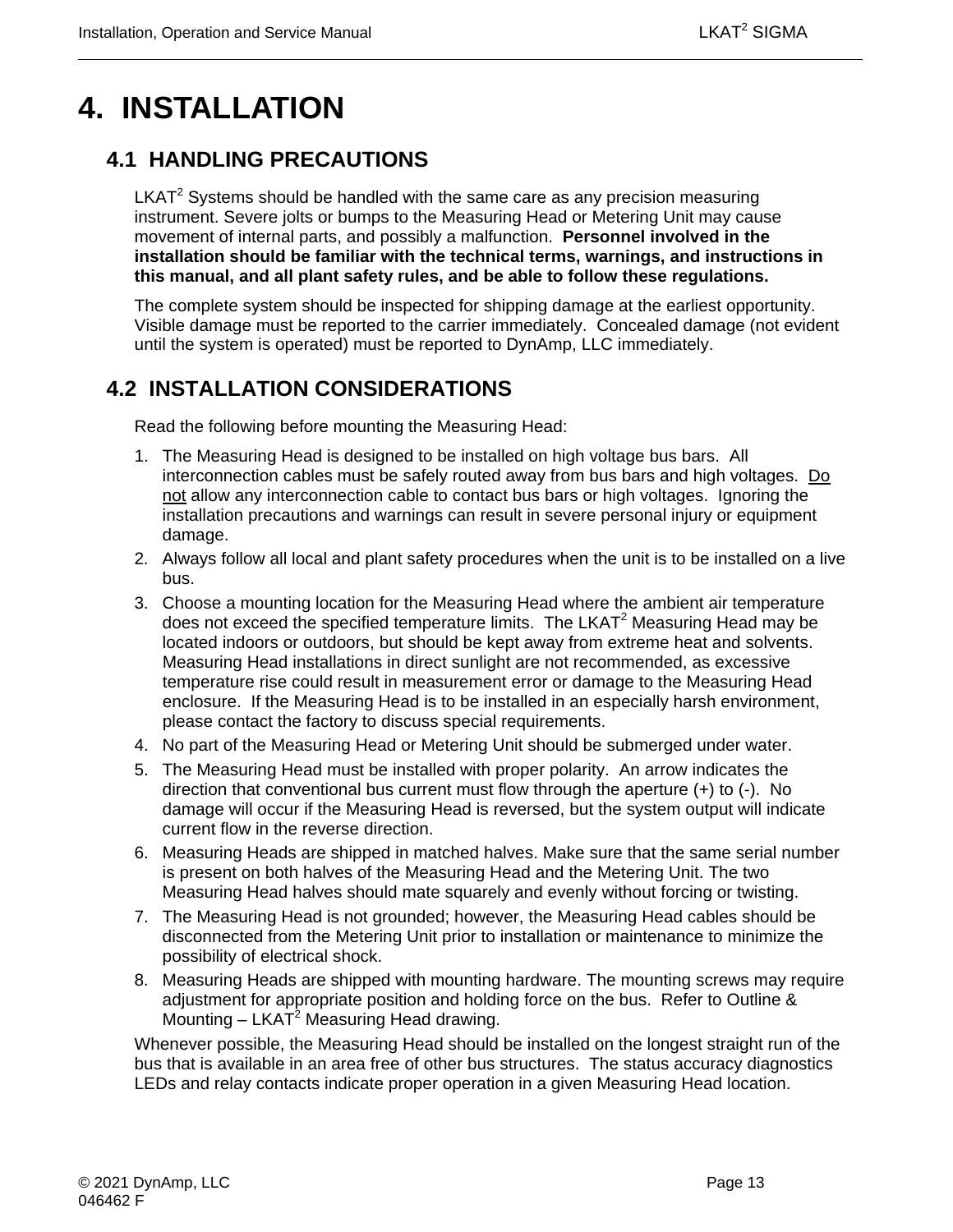## <span id="page-27-0"></span>**4.3 OFF-BUS FUNCTIONAL CHECK (OPTIONAL)**

After unpacking the LKAT<sup>2</sup> System (but prior to installation), the following functional check of the system is recommended:

- 1. Locate a convenient temporary power source for the LKAT<sup>2</sup> System. This may or may not be in the location where the system will be installed. The power source must be in the range 85 to 264Vac @ 47 to 440Hz, or 110 to 264Vdc for Standard AC/DC input power, or +24Vdc for Special Order +24Vdc input power. The system draws a maximum of 30 voltamperes.
- 2. Refer to the drawing "Wiring Diagram,  $LKAT^2$  System" included at the end of this manual. Attach a suitable connector to the unterminated end of the input power cable assembly for connection to the power source to be used for this check.
- 3. Connect the Measuring Head cables A & B to the Metering Unit.
- 4. Connect the power input cable assembly to the Metering Unit and energize the unit.
- 5. Observe the LEDs on the Main pc board assembly. If the LEDs light green, the system is functioning properly. If LED (Accuracy Diagnostics "AD") lights red, skip to "Troubleshooting an Accuracy Diagnostics Fault Indication" in the "Theory of Operation" section of this manual. If LED (Trip 1) lights red, make measurements and complete the form "LKAT<sup>2</sup> Diagnostic Measurements Form  $-$  Zero Primary Current" and contact the factory.

Refer to Form 1, LKAT<sup>2</sup> Diagnostic Measurements Form  $-$  Zero Primary Current. Allow the system one hour to stabilize prior to making measurements. Make measurements and record data shown on the form. File the completed test form for future reference. It is OK to make these measurements away from location where the LKAT<sup>2</sup> System will be installed, but this should be noted on the form.

## <span id="page-27-1"></span>**4.4 MEASURING HEAD INSTALLATION**

The Measuring Head is comprised of two "L" shaped halves. The Measuring Head halves are mated together around the bus. Each half is identified with a serial number which must match followed by an "A" or "B". One interconnection cable exits from each corner box on each half. The two halves are held together by four locking screws which are installed after the Measuring Head is securely positioned around the bus bar.

When the Measuring Head is installed on a running ("horizontal") bus, the Measuring Head interconnection cable assemblies should exit the corner enclosures on bottom side of the bus bar. This reduces chances of ingress by pollutants and minimizes heating of the Measuring Head electronics by the bus.

For rising ("vertical") busses, the Measuring Head interconnection cables may be located on any side of the bus, depending on mechanical and thermal considerations. Avoid mounting elbows with cable assemblies above vertical bus. The Measuring Head should be mounted on the bus bar so conventional  $(+)$  to  $(-)$  current flows in the direction of the arrow on the Measuring Head.

The following tools and materials may be required for installation:

| 3/16" hex wrench (included with Measuring Head)                    |
|--------------------------------------------------------------------|
| Drill, drill bits, mounting hardware, screwdrivers, wrenches, etc. |
| Cable puller, cable ties, ladder, etc.                             |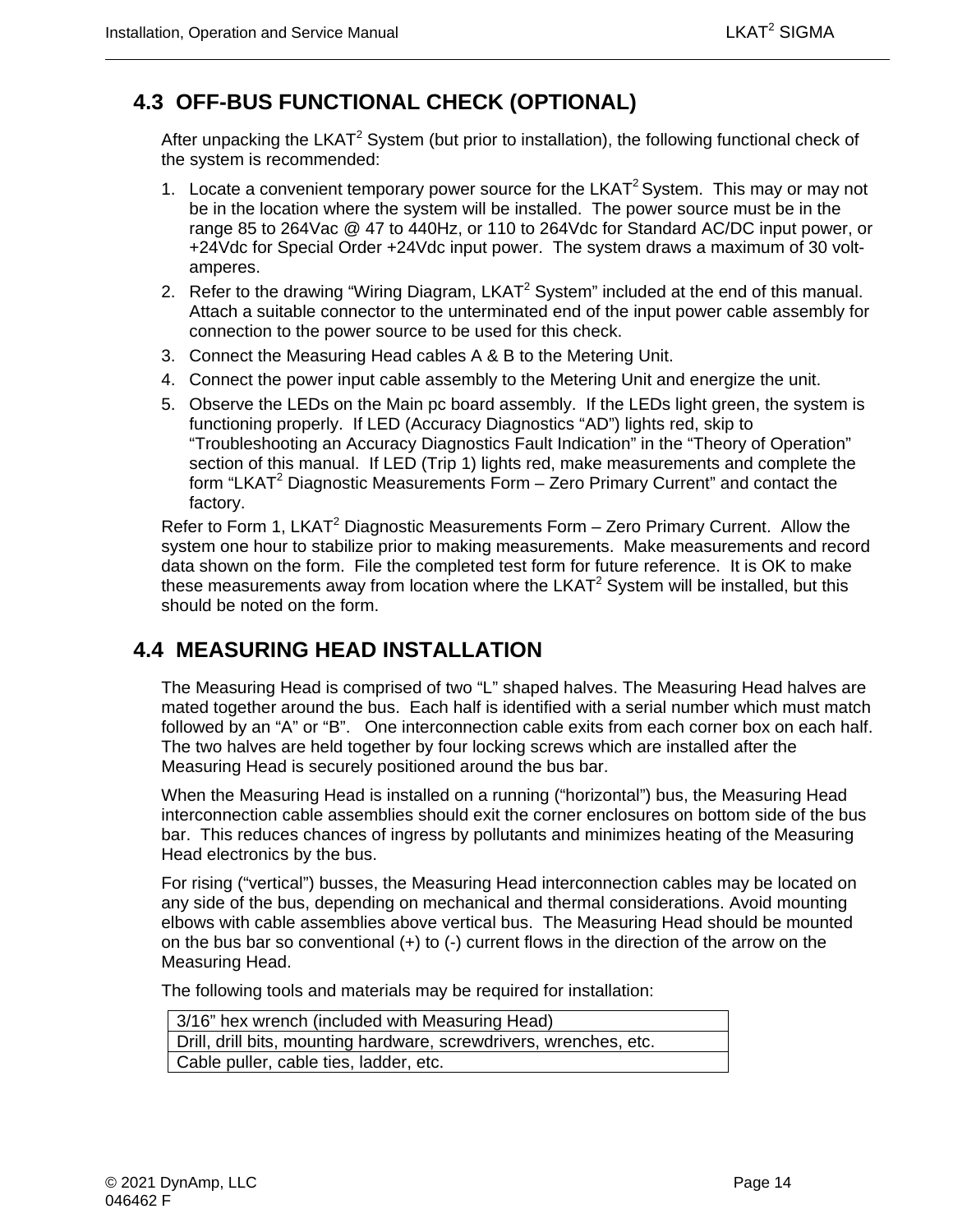

<span id="page-28-0"></span>Refer to drawings "Outline and Mounting LKAT $2$  Measuring Head" and "LKAT $2$  Head Mounting Methods & Reference Dimensions" at the end of this manual.

For Measuring Heads with "P" dimension **greater than 90mm**, the following steps are the recommended sequence for installing the Measuring Head:

- 1. Determine the position where the Measuring Head will be installed. Bus bar(s) should be free from grease and dust for the best adhesion of the LKAT $200^\circ$  mounting angles to the bus bar(s).
- 2. Remove the backing from the adhesive foam strips on the fiberglass mounting angles. Position the mounting angles in position on the corners of the bus bar in the desired location.
- 3. Position the two "L-shaped" Measuring Head halves around the bus and the mounting angles, (if used). Mate the two halves, pressing them together until the tubes bottom out on the elbows.
- 4. Install the four locking screws on the outside of the square tubes adjacent to the place where the Measuring Head halves split apart. Do not over tighten the locking screws. Refer to Outline & Mounting –  $LKAT^2$  Measuring Head drawing.
- 5. Tighten the bus mounting screws a few turns at a time in a circular pattern around the aperture of the Measuring Head, on the front side, then on back side of the Measuring Head. For most applications, the Measuring Head should be centered on the bus bar. The bus mounting screws should press against the foam tape on the mounting angle surface on the outside of the bus bar. Refer to Outline & Mounting  $- LKAT<sup>2</sup>$  Measuring Head drawing. Do not overtighten bus mounting screws.
- 6. Route the Measuring Head interconnection cables away from the bus and other high voltages.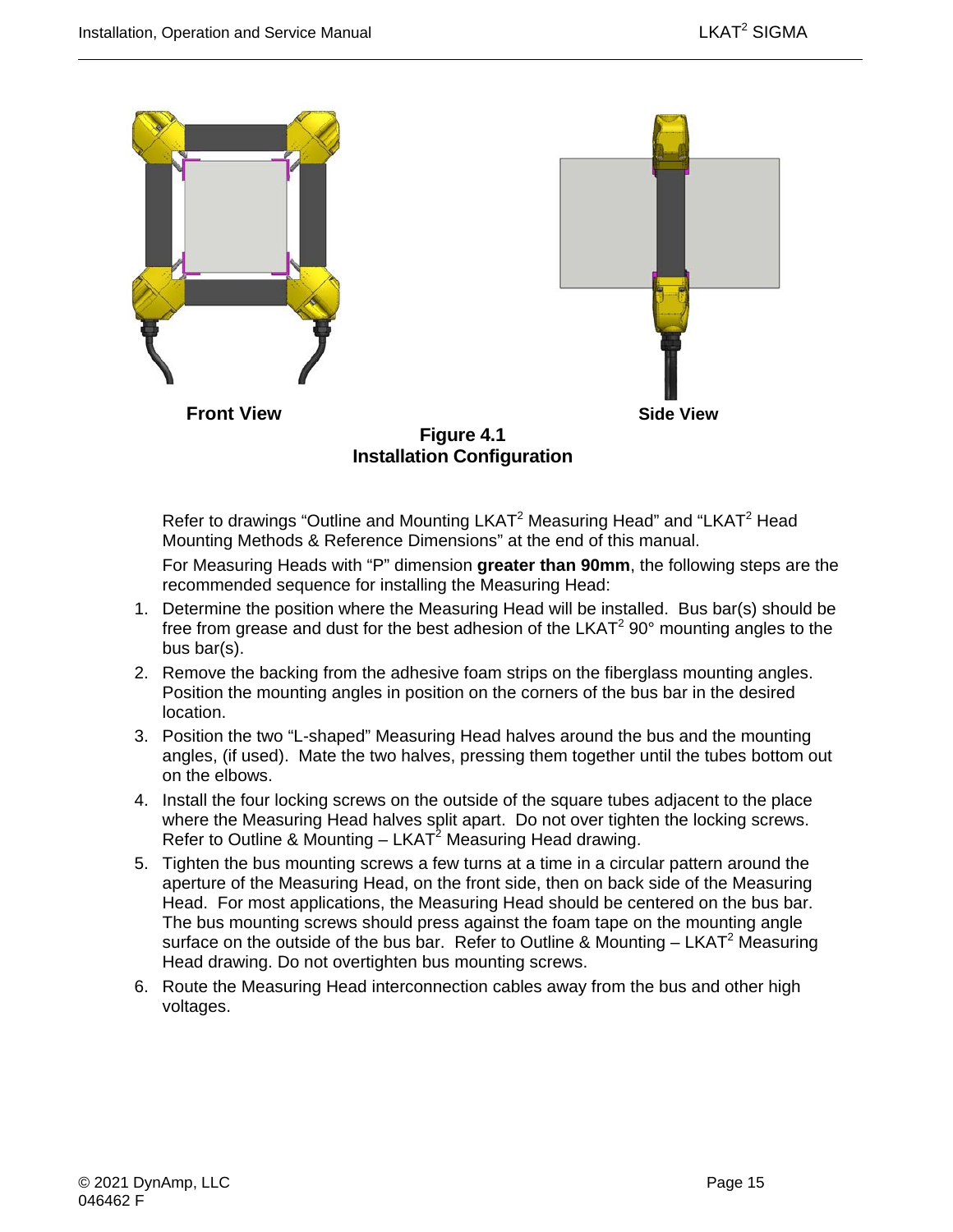For Measuring Heads with "P" dimension of **60mm and/or 90mm**, the following steps are the recommended sequence for installing the Measuring Head:

- 1. Determine the position where the Measuring Head will be installed. Bus bar(s) should be free from grease and dust.
- 2. Install mounting screws in each of the threaded inserts in the Measuring Head (2 places per elbow). Turn screws clockwise such that about ½" (12.7mm) of the screw protrudes inside the elbow aperture.
- 3. Install one PEEK plastic cap nut on each mounting screw. (8 places total).
- 4. Position the two "L-shaped" Measuring Head halves around the bus. Mate the two halves, pressing them together until the tubes bottom out on the elbows.
- 5. Install the four locking screws on the outside of the square tubes adjacent to the place where the Measuring Head halves split apart. Do not over tighten the locking screws. Refer to Outline & Mounting - LKAT<sup>2</sup> Measuring Head drawing.
- 6. Tighten the bus mounting screws a few turns at a time in a circular pattern around the aperture of the Measuring Head, on the front side, then on back side of the Measuring Head. For most applications, the Measuring Head should be centered on the bus bar. The PEEK cap nuts should press against the outside of the bus bar. Do not overtighten bus mounting screws.
- 7. Route the Measuring head interconnection cables away from the bus and other high voltages.

## <span id="page-29-0"></span>**4.5 METERING UNIT INSTALLATION**

The location of the Metering Unit should be determined by the following factors:

- 1. Ambient air temperature must stay in the specified range at all times.
- 2. The location should not be exposed to direct sunlight.
- 3. The location should be within reach of the Measuring Head cables supplied with the system. Standard Measuring Head cable length is 33 feet (10 meters). Extra-long Measuring Head cables may also be ordered for special applications.
- 4. Route interconnection cables away from bus and other high voltages. Refer to Metering Unit Outline & Mounting drawing at the end of this manual. Anchor the cabinet in the desired location after ensuring adequate cable reach.
- 5. Connect Measuring Head cable assemblies to the Metering Unit.
- 6. Refer to the LKAT<sup>2</sup> Sigma System Wiring Diagram. Connection to the input power is made via TB2 mounted on the LKAT<sup>2</sup> OEM panel. Use of 18 AWG (or larger) type SJT (or equivalent) cable for input power wiring.
- 7. The output requires 8 conductors for the main pc board assembly and 8 conductors for the optional PE PCB assembly. These cables must be connected to the TB3 on the system panel. Use of 20AWG twisted pair cable (4 or 8 pairs) is recommended.
- 8. A 3-conductor power cable is supplied with the system. Connect power cable to the Metering Unit.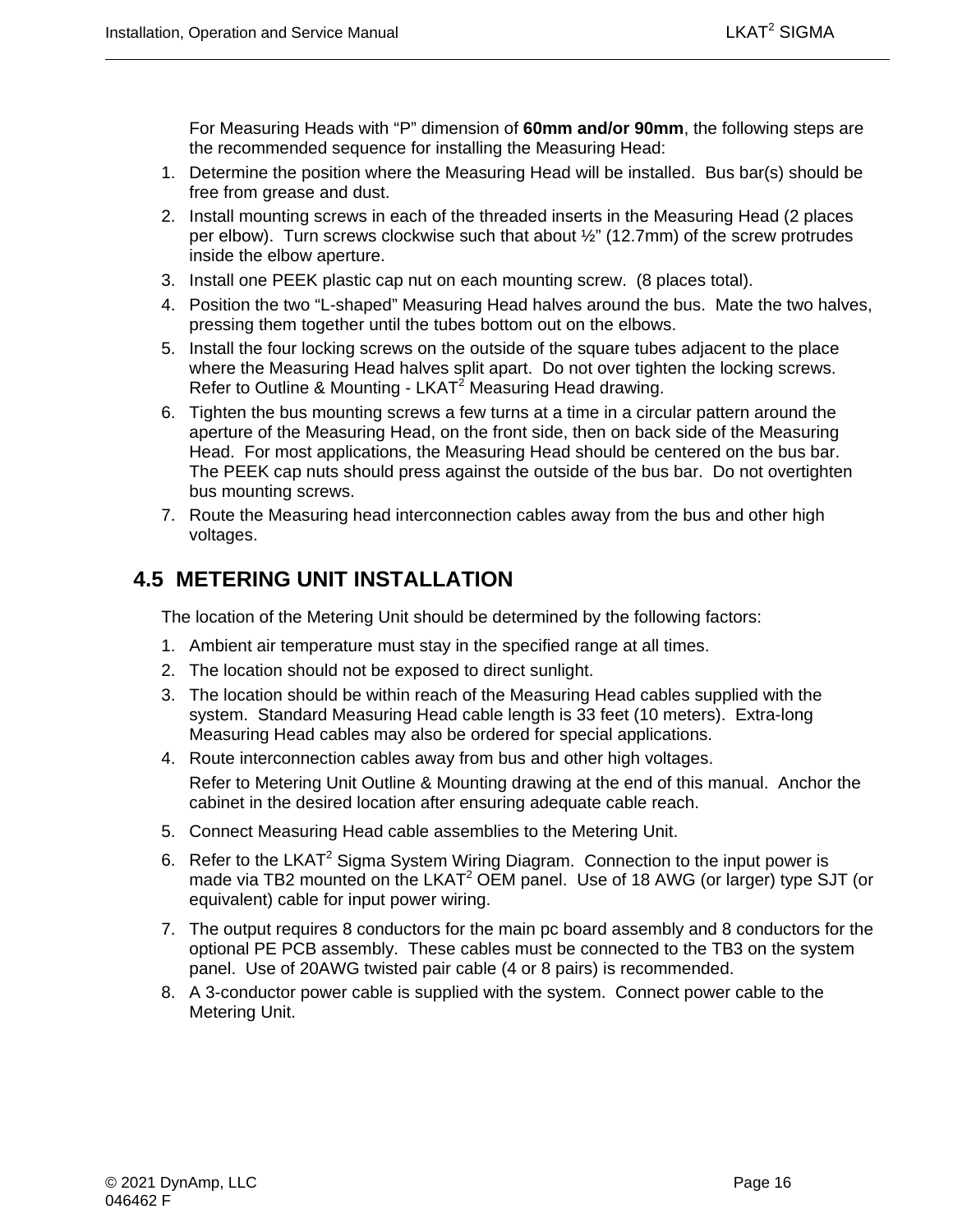## <span id="page-30-0"></span>**4.6 SYSTEM CHECKOUT**

Recheck all wiring connections against the drawings to ensure proper installation. Energize the LKAT<sup>2</sup> System. Confirm that the green status LEDs are illuminated. If accuracy diagnostic LED lights red, skip to "Troubleshooting an Accuracy Diagnostics Fault Indication" in the "Theory of Operation" section of this manual

Energize the rectifier to the desired test current. Calculate the expected Metering Unit output signal magnitude at the test current.

The measured Metering Unit output signal magnitude should be equal to (or very close to) the expected value that was calculated.

If the Digital Display option is included in the Metering Unit, the displayed kA level should also be equal to (or very close to) the expected value that was calculated.

Refer to "Specifications" section of this manual for more information.

Photocopy the appropriate  $LKAT^2$  Diagnostic Measurements Forms. Form 1 is for diagnostic measurements at zero bus current (with the Measuring Head on or off the bus). Form 2 is for diagnostic measurements with the Measuring Head installed on the bus with the bus energized. Follow the directions to measure and record necessary information.

#### **NOTE :**

- These forms are intended to help keep accurate records of  $LKAT<sup>2</sup>$  functional tests.
- This information may prove valuable in the event of a malfunction.
- These measurements do not constitute system calibration.
- Space is provided for the recording of three sets of readings.
- Voltages may vary slightly with temperature extremes.
- System performance will typically remain within nominal specifications when measured levels fall within the acceptable limits shown on the forms.
- Levels must be measured and recorded under test conditions shown on the forms.
- The Metering Unit cover must be open during system checkout, as all measurements are made inside Metering Unit on Main pc board terminal blocks. The cover should remain firmly closed during normal operation.

**Always** complete these forms in full **before** contacting the factory.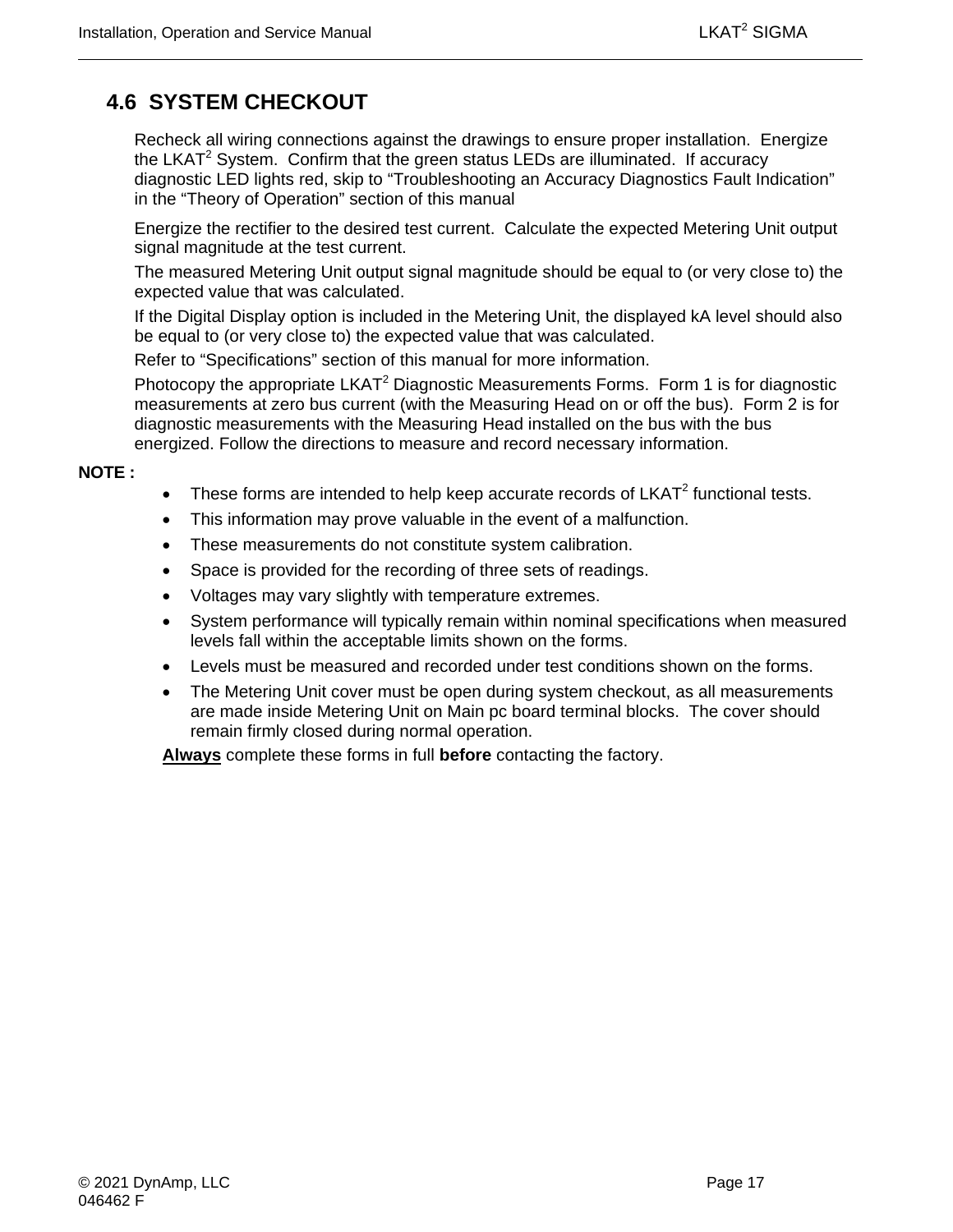### **Form 1 LKAT2 Diagnostic Measurements Form – Zero Primary Current**

<span id="page-31-0"></span>Instructions:

- 1.) Ensure that the Metering Unit is energized and both Measuring Head halves are mated and connected to the Metering Unit.
- 2.) Ensure that Measuring Head is off bus, or that bus is de-energized.
- 3.) Measure and record the information below (make additional copies of this form as needed).
- 4.) Record Serial Numbers.

#### **TEST CONDITIONS:**

#### **ZERO PRIMARY CURRENT (Measuring Head may or may not be installed on bus); LKAT<sup>2</sup> SYSTEM must be ENERGIZED for AT LEAST ONE HOUR.**

| <b>MEASURE</b>                                              | $(+)$ DMM<br>at | $(-)$ DMM<br>at | <b>ACCEPTABLE</b><br><b>RANGE</b> | <b>DATE</b> | <b>DATE</b> | <b>DATE</b> |
|-------------------------------------------------------------|-----------------|-----------------|-----------------------------------|-------------|-------------|-------------|
| $+V_{\text{Hall}}$<br>Supply-A                              | $P4-1$          | P4-3            | $+12V$<br>$(\pm 0.5V)$            |             |             |             |
| $+V_{\text{Hall}}$<br>Supply-A                              | P4-2            | P4-3            | $+12V$<br>$(\pm 0.5V)$            |             |             |             |
| $+15V$<br>supply                                            | P4-4            | P4-5            | $+15V$<br>$(\pm 0.5V)$            |             |             |             |
| $-15V$<br>supply                                            | P4-6            | P4-5            | $-15V$<br>$(\pm 0.5V)$            |             |             |             |
| Input<br>A <sub>1</sub>                                     | $P1-1$          | $P1-2$          | 0V<br>$(\pm 5mV)$                 |             |             |             |
| Input<br>A2                                                 | $P1-3$          | $P1-2$          | 0V<br>$(\pm 5mV)$                 |             |             |             |
| Input<br><b>B1</b>                                          | $P2-1$          | P2-2            | 0V<br>$(\pm 5mV)$                 |             |             |             |
| Input<br><b>B2</b>                                          | P2-3            | P2-2            | 0V<br>$(\pm 5mV)$                 |             |             |             |
| Output<br>Current<br>Loop<br>Burden at<br><b>Full-Scale</b> | P3-1            | P3-2            | 10.2V<br>max                      |             |             |             |

#### **Serial Numbers :**

Metering Unit Measuring Head - A1 half B1 half Measuring Head - A2 half B<sub>2</sub> half

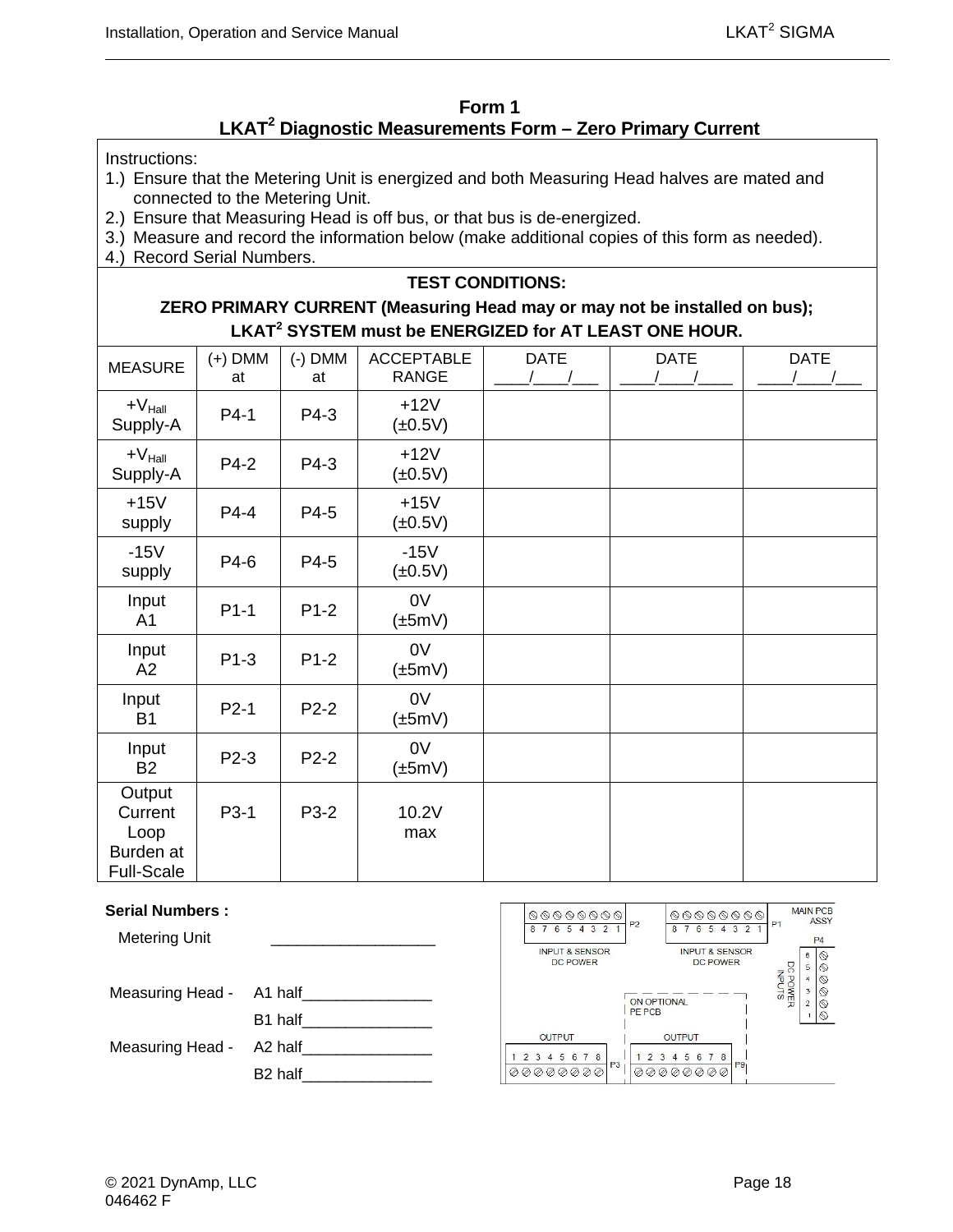#### **Form 2 LKAT2 Diagnostic Measurements Form – Energized Primary Bus**

<span id="page-32-0"></span>Instructions:

- 1.) Ensure that the Metering Unit is energized and both Measuring Head halves are mated and connected to the Metering Unit.
- 2.) Ensure that Measuring Head is on bus and that bus is energized.
- 3.) Measure and record the information below (make additional copies of this form as needed).
- 4.) Record Serial Numbers and Current Loop Burden Resistance (Ohms).

#### **TEST CONDITIONS: ENERGIZED PRIMARY BUS; LKAT<sup>2</sup> SYSTEM must be ENERGIZED for AT LEAST ONE HOUR.**

| <b>MEASURE</b>                                              | $(+)$ DMM<br>at | $(-)$ DMM<br>at | <b>ACCEPTABLE</b><br><b>RANGE</b>          | <b>DATE</b> | <b>DATE</b> | <b>DATE</b> |
|-------------------------------------------------------------|-----------------|-----------------|--------------------------------------------|-------------|-------------|-------------|
| $+V_{\text{Hall}}$<br>Supply-A                              | $P4-1$          | P4-3            | $+12V$<br>$(\pm 0.5V)$                     |             |             |             |
| $+V_{\text{Hall}}$<br>Supply-A                              | P4-2            | P4-3            | $+12V$<br>$(\pm 0.5V)$                     |             |             |             |
| $+15V$<br>supply                                            | $P4-4$          | P4-5            | $+15V$<br>$(\pm 0.5V)$                     |             |             |             |
| $-15V$<br>supply                                            | P4-6            | P4-5            | $-15V$<br>$(\pm 0.5V)$                     |             |             |             |
| Input<br>A <sub>1</sub>                                     | $P1-1$          | $P1-2$          | Within<br>$±25mV$ of<br>Input A2           |             |             |             |
| Input<br>A2                                                 | $P1-3$          | $P1-2$          | Within<br>±25mV of<br>Input A1             |             |             |             |
| Input<br><b>B1</b>                                          | $P2-1$          | $P2-2$          | Within<br>±25mV of<br>Input B <sub>2</sub> |             |             |             |
| Input<br><b>B2</b>                                          | $P2-3$          | $P2-2$          | Within<br>±25mV of<br>Input B1             |             |             |             |
| Output<br>Current<br>Loop<br>Burden at<br><b>Full-Scale</b> | P3-1            | P3-2            | 10.2V<br>max                               |             |             |             |

| <b>Serial Numbers:</b><br><b>Metering Unit</b> |                      | $\circledcirc \circledcirc \circledcirc \circledcirc$<br><b>INPUT &amp; SENSOR</b> | P <sub>2</sub>               | $\circledcirc \circledcirc \circledcirc \circledcirc$<br>432<br><b>INPUT &amp; SENSOR</b> | <b>MAIN PCB</b><br>P <sub>4</sub> | <b>ASSY</b> |
|------------------------------------------------|----------------------|------------------------------------------------------------------------------------|------------------------------|-------------------------------------------------------------------------------------------|-----------------------------------|-------------|
| Measuring Head -                               | A1-half              | <b>DC POWER</b>                                                                    |                              | <b>DC POWER</b>                                                                           |                                   | ☺           |
|                                                | B1-half              |                                                                                    | <b>ON OPTIONAL</b><br>PE PCB |                                                                                           |                                   |             |
| Measuring Head -                               | A2-half              | <b>OUTPUT</b>                                                                      |                              | <b>OUTPUT</b>                                                                             |                                   | ∾           |
|                                                | B <sub>2</sub> -half | 5 6 7 8<br>P3                                                                      |                              | P <sub>9</sub>                                                                            |                                   |             |
| Nominal Current Loop Burden Resistance         |                      | 00000000                                                                           |                              | 00000000                                                                                  |                                   |             |
|                                                | (Ohms)               |                                                                                    |                              |                                                                                           |                                   |             |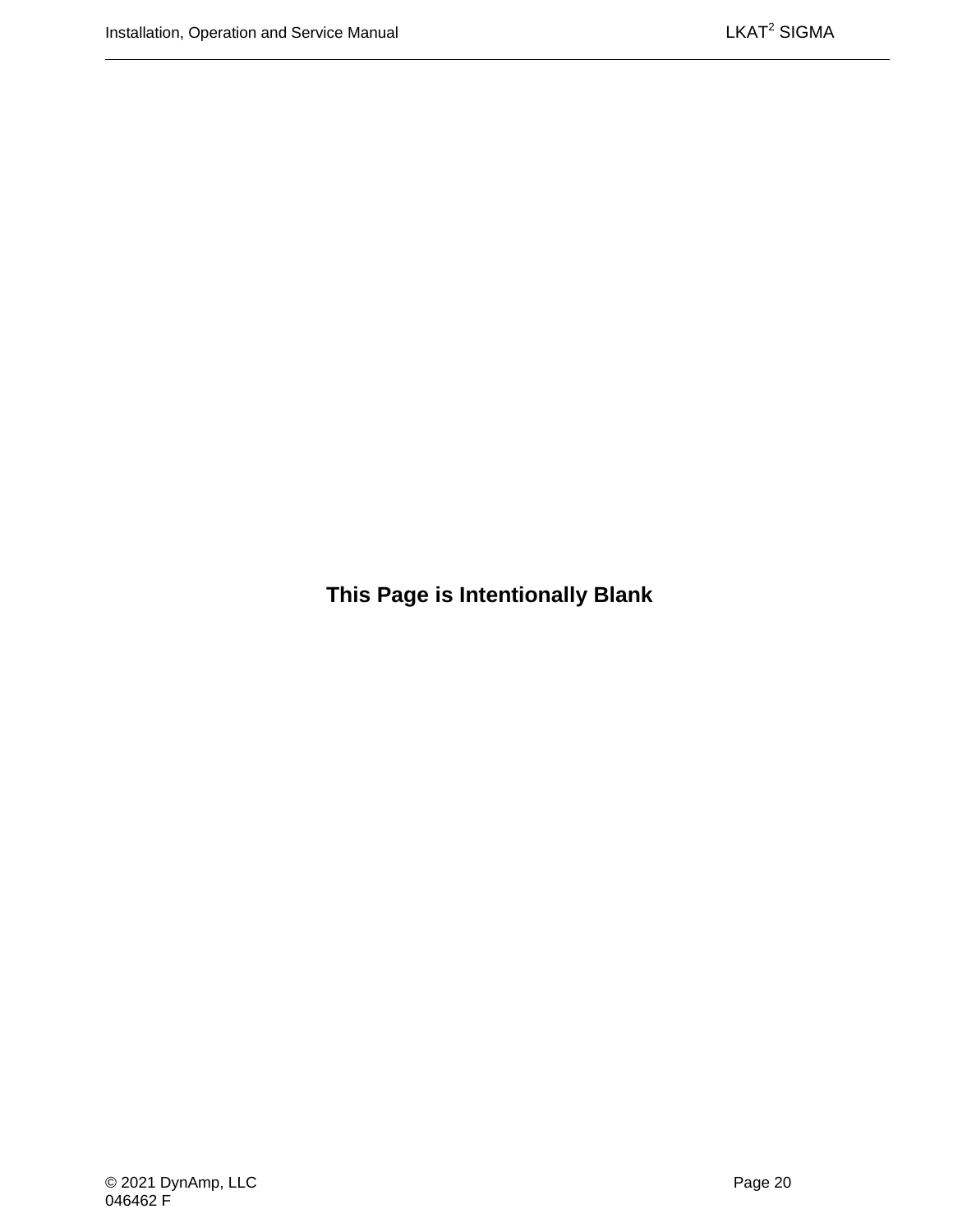# <span id="page-34-0"></span>**5. THEORY OF OPERATION**

## <span id="page-34-1"></span>**5.1 GENERAL**

The LKAT<sup>2</sup> System uses open-loop, open-path (OLOP) technology to convert the magnetic field associated with a current carrying conductor into an isolated milliampere current loop output. This output is scaled to be proportional to the primary conductor current. In addition, a local digital display of the primary bus current (in kiloAmperes) is visible when the optional RMS Display pc board is added to Metering Unit.

Each Measuring Head is a sealed unit and is not designed for repair in the field. However, a working knowledge of the LKAT<sup>2</sup> System theory of operation will help facilitate timely and accurate diagnosis in the event of problems.

## <span id="page-34-2"></span>**5.2 OLOP TECHNOLOGY**

The term "open-loop" means that the magnetic circuit does not generate an opposing magnetic field to null the field produced by the primary conductor inside the Measuring Head. The term "open-path" indicates that the sensor is an air-core design, without magnetic core material.

The LKAT<sup>2</sup> System operation is based on Ampere's Law, which states: "the line integral of B (magnetic flux density) around any closed path is equal to µOI (permeability multiplied by current)". In practical terms, this means that integrating a closed path around a primary conductor will yield a value proportional to the net primary current.

This integration is implemented using a specific array of Hall Effect ICs. The LKAT<sup>2</sup> System effectively minimizes errors typically present in other open-loop sensors: zero drift, thermal drift, position sensitivity, and susceptibility to external magnetic fields. The absence of a magnetic core practically eliminates errors due to saturation, hysteresis, and core set (remanence) commonly associated with ferrite material.

A generalized block diagram of the LKAT<sup>2</sup> System is shown in Figure 5.1.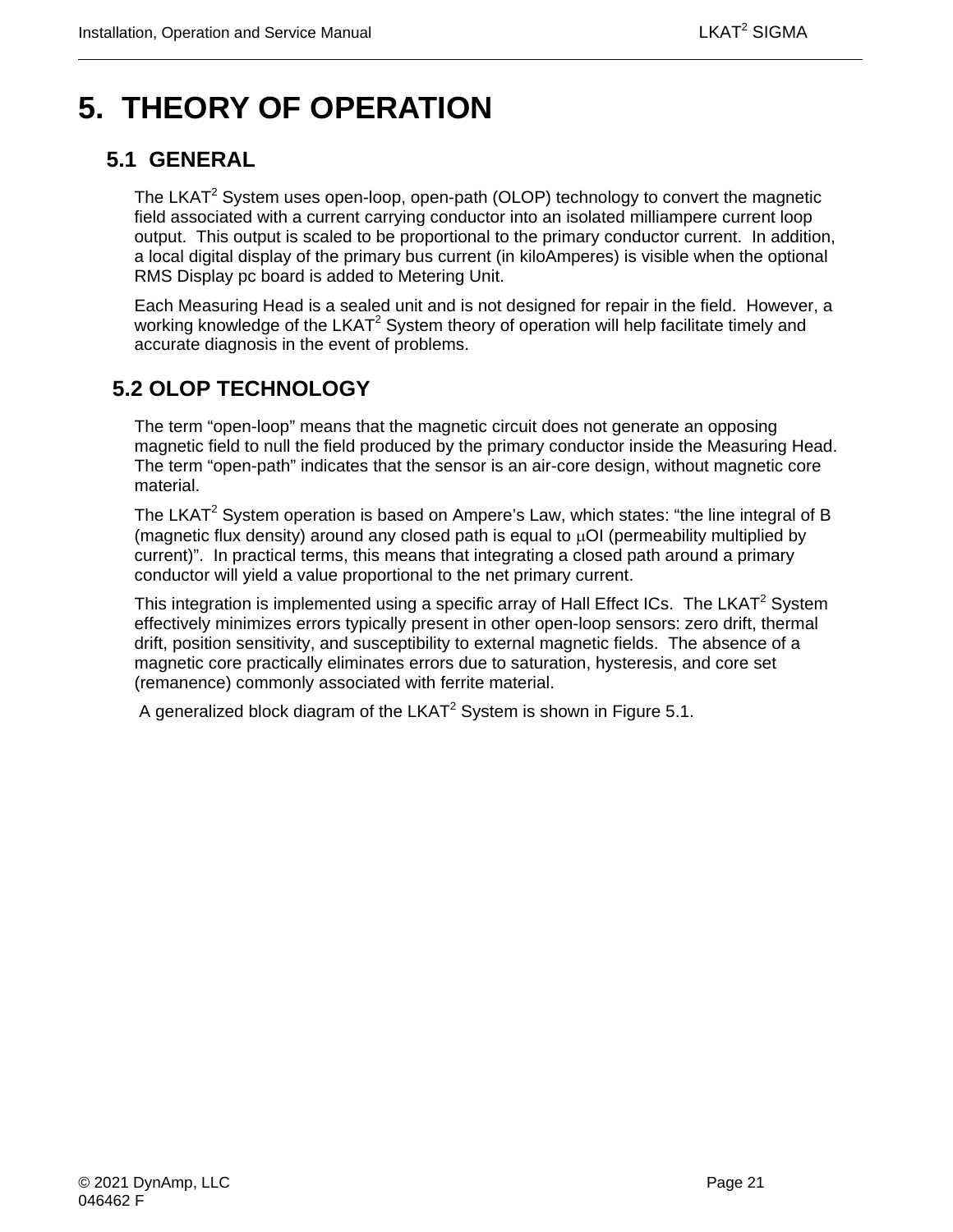

**Figure 5.1 Block Diagram of the LKAT2 System**

## <span id="page-35-1"></span><span id="page-35-0"></span>**5.3 SYSTEM FUNCTIONAL DESCRIPTION**

The flux density associated with the primary current is sensed by arrays of Hall ICs in the Measuring Head. The outputs of these devices are summed and filtered, then transmitted to the Metering Unit where these signals are dc biased and scaled. The Accuracy Diagnostics status LEDs and relay contacts are driven by a signal input that compares the various Hall groups with voltage setpoints. When the Hall group signal exceeds the reference, the green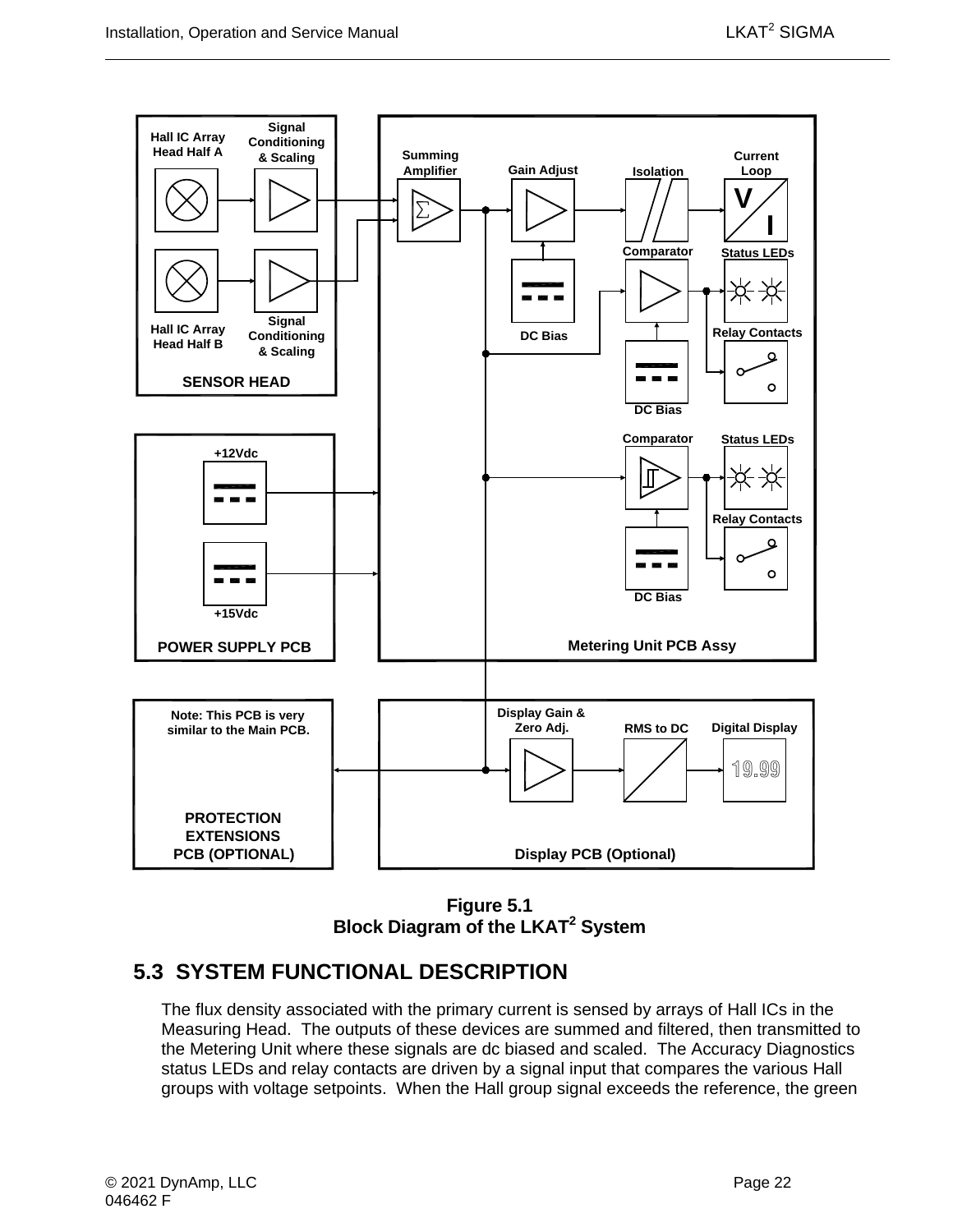LED will go out and the red LED will illuminate. The relay coil will change state under the same conditions. The Trip Setpoint LEDs and relay contacts operate in a similar manner.

Main PCB LED is a RED / GREEN the Accuracy Diagnostics status LED. This LED indicator and Main PCB relay CR2 contacts may be used to monitor the following conditions:

- Measuring Head imbalance
- Power supply failure
- Measuring Head disconnected
- Sensor electronics failure
- Other circuit failures causing loss of measurement accuracy

Occurrence of one or more of the conditions above will change the state of the CR2 relay coil, changing the state of the contacts and changing the LED indication from green to red. Refer to the section "Troubleshooting an Accuracy Diagnostics Fault Indication" in this chapter for more information about determining the cause and eliminating a fault condition.

Refer to section "Failsafe" / "Non-Failsafe" Configuration" in this chapter for more information about Alarm Relays.

## <span id="page-36-0"></span>**5.4 LKAT2 METERING UNIT**

Refer to drawings in the back of this manual.

Input power connects to the Power Supply pc board assembly. The power supply pc board includes a non-replaceable slo-blo type fuse, in-rush and overcurrent protection, as well as overvoltage clamping. The power supply provides outputs of ±15Vdc and +12Vdc required by the system electronics. These outputs connect to the Main pc board assembly via a short wire harness.

Connections to the Measuring Head are made via the Main pc board assembly.

## <span id="page-36-1"></span>**5.5 LKAT2 MEASURING HEAD INTERCHANGEABILITY**

DO NOT connect LKAT Classic or LKAT Plus Measuring Heads to an LKAT<sup>2</sup> Metering Unit doing so will damage them.

LKAT<sup>2</sup> Measuring Heads of various sizes will operate properly when connected to the LKAT<sup>2</sup> Metering Unit. However, the LKAT<sup>2</sup> System is factory calibrated as a system. As a result, optimal measurement accuracy is achieved when the Metering Unit is connected to the Measuring Head it was calibrated with, and installed on the size bus bar it was designed for.

## <span id="page-36-2"></span>**5.6 TROUBLESHOOTING AN ACCURACY DIAGNOSTICS FAULT INDICATION**

A problem may be detected when the  $LKAT<sup>2</sup>$  System is energized with A and B Measuring Head cables connected to the Metering Unit. When the Main PCB AD status LED illuminates RED and / or Main PCB CR2 status relay coil changes state, a possible fault condition has been detected. This is true whether or not the Measuring Head is installed on the bus. The following table is intended to help the user determine and eliminate the cause of the fault.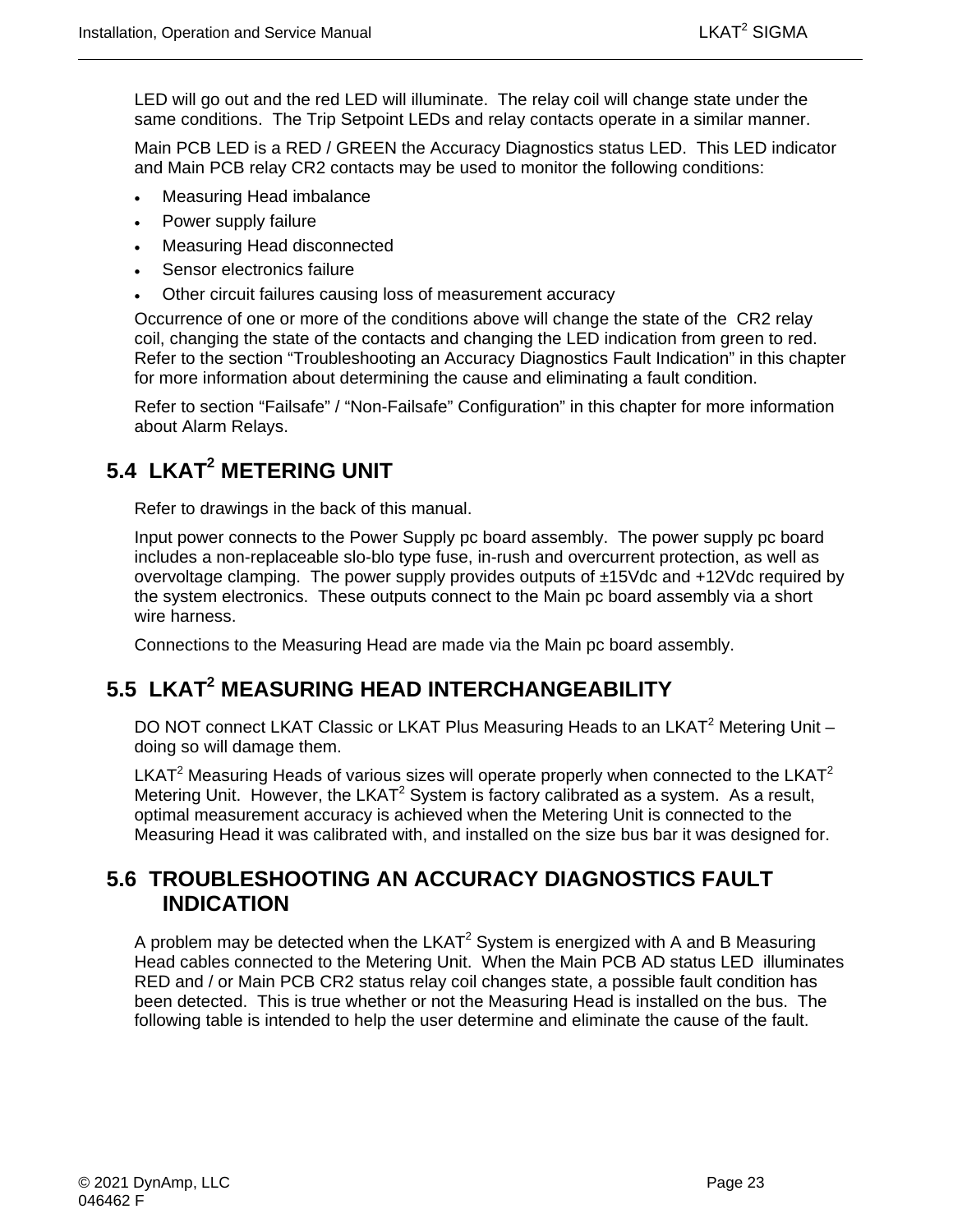<span id="page-37-1"></span>

| Main<br>Green LED | Main<br>Red LED | Contact<br>-3 to P3-5<br>$P3-3$ | $\overline{6}$<br><b>SUB</b> | OFF<br><b>SUS</b>       | Possible problem                             | Action / Check                                                                                                       |
|-------------------|-----------------|---------------------------------|------------------------------|-------------------------|----------------------------------------------|----------------------------------------------------------------------------------------------------------------------|
| <b>ON</b>         | <b>OFF</b>      | Open                            | X                            | $\sf X$                 | System operating<br>properly                 | DC measurements (optional)                                                                                           |
| <b>OFF</b>        | <b>OFF</b>      | Closed                          | X                            | X                       | No input power                               | Verify input power connection                                                                                        |
| <b>OFF</b>        | <b>OFF</b>      | Closed                          | X                            | $\overline{\mathsf{X}}$ | DC power supply<br>problem                   | Verify DC power on main pcb                                                                                          |
| <b>OFF</b>        | <b>ON</b>       | Closed                          | X                            | $\overline{X}$          | <b>Measuring Head</b><br>halves disconnected | Verify Measuring Head interconnections at<br><b>Metering Unit</b>                                                    |
| <b>OFF</b>        | <b>ON</b>       | Closed                          | X                            |                         | <b>Measuring Head</b><br>imbalance           | Adjust position of Measuring Head for<br>green ON, red OFF                                                           |
| <b>OFF</b>        | <b>ON</b>       | Closed                          | $\mathsf{X}$                 | $\overline{X}$          | <b>Measuring Head</b><br>malfunction         | Measure head input signals at zero bus<br>current; output should be < 5mVdc;<br>substitute known good Measuring Head |
| <b>OFF</b>        | ON              | Closed                          | X.                           | X                       | Other problem                                | Contact factory                                                                                                      |

**Table 5.1 Troubleshooting an Accuracy Diagnostics Fault Indication** 

## <span id="page-37-0"></span>**5.7 SYSTEM CALIBRATION OVERVIEW**

DynAmp does not specify exact required intervals of calibration for its products.

The end user of the product is responsible for identifying the appropriate interval between calibrations. The intervals should be determined based on the following factors:

- Requirements of a Quality Management System
- Accuracy and permissible limits of errors
- Purpose and usage
- Experience with similar products
- Manufacturer's recommendations
- Stability of the product
- Past history
- Other characteristics of the product

Reference: "ISO/IEC 17025:2017, General requirements for the competence of testing and calibration laboratories" and Laboratory Accreditation Bureau "Guidance for Documenting and Implementing ISO/IEC 17025:2017 and Laboratory Guidance."

As a guideline, DynAmp recommends a 24-month interval of calibration for all permanently installed products and a 12-month interval of calibration for all products used in portable applications.

Calibration may be performed as:

- Field Calibration (On Process Bus)
- Field Calibration (On Test Bus)
- Factory Calibration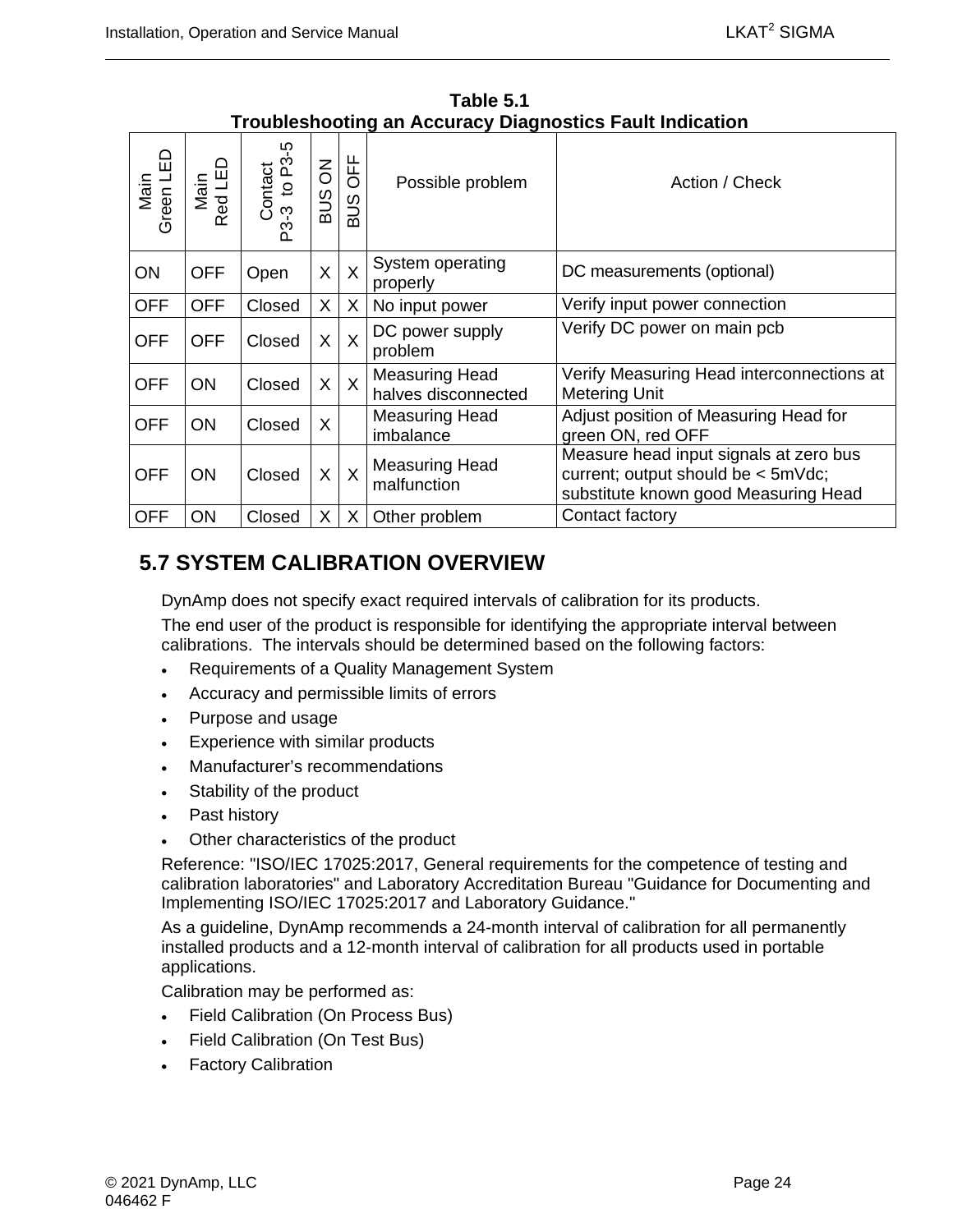### **IMPORTANT NOTE**

DynAmp, LLC assumes no responsibility for the accuracy of  $LKAT<sup>2</sup>$  Systems calibrated by any person other than a DynAmp, LLC Technician.

Generally, system calibration compares the output of the device under test ("DUT") to a reference.

The best calibration method is to return  $LKAT<sup>2</sup>$  Systems to the factory for calibration on a test bus in a very controlled environment with extremely stable and accurately measured current. This requires that the LKAT<sup>2</sup> Measuring Head be removed from process bus. The Measuring Head and associated Metering Unit must be returned together, and should have the same serial number. The signal output and input power cable assemblies do not need to be returned for factory calibration. Specific details of factory calibration are beyond the scope of this manual.

Field calibration is possible using a 0.1% accurate current measurement system, such as the DynAmp LKP, LKCO or Opti-Cal as a reference. Due to significantly larger size and mass, it may be difficult to install a comparably rated LKP Measuring Head on the same bus as the LKAT<sup>2</sup>. An existing LKCO or DynAmp's portable Opti-Cal system is better suited for this purpose.

Field calibration accuracy depends on the stability of the test bus current, the accuracy of the reference current measurement system and ammeters, as well as the linearity of the  $LKAT<sup>2</sup>$ System.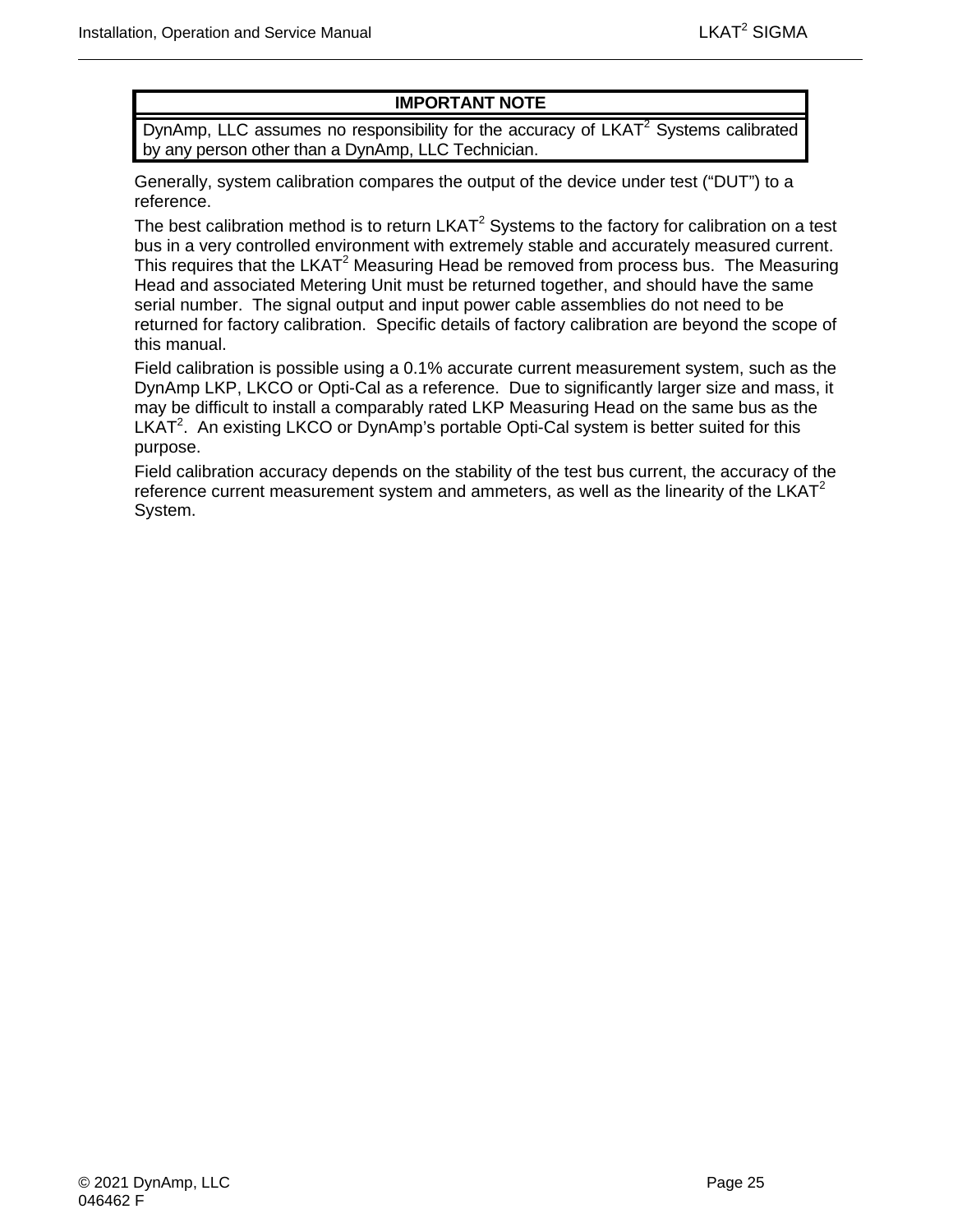## <span id="page-39-0"></span>**5.8 CALIBRATION ADJUSTMENTS**

#### **IMPORTANT NOTE**

To avoid injury and/or electrical shock, personnel performing calibration must review and observe all hazard warnings and safety precautions stated throughout this product manual.

 $LKAT<sup>2</sup>$  System calibration adjustments are summarized below.

All Bias and Zero adjustments are made at zero bus current.

All Scaling and Gain adjustments are typically made at full-scale current.

Refer to pc board assembly drawings at the end of this manual for location of switches and potentiometers, as well as tables listing proper switch settings. Except for step 1) below, each table is shown on the appropriate pc board assembly drawing.

Forms 1 and 2 are used to check and record system power supply and channel voltages.

Main PCB – Current Loop Output

- Output Bias (coarse) : SW2C…SW2F
- Output Type : SW6
- Output Gain (coarse) : SW3
- Output Bias (fine) : Trimpot
- Output Gain (fine): Trimpot

Main PCB – Trip 1 Setpoint

- Trip 1 Protection Polarity : SW2A and SW2B
- Trip 1 Setpoint : Trimpots (medium) and (fine)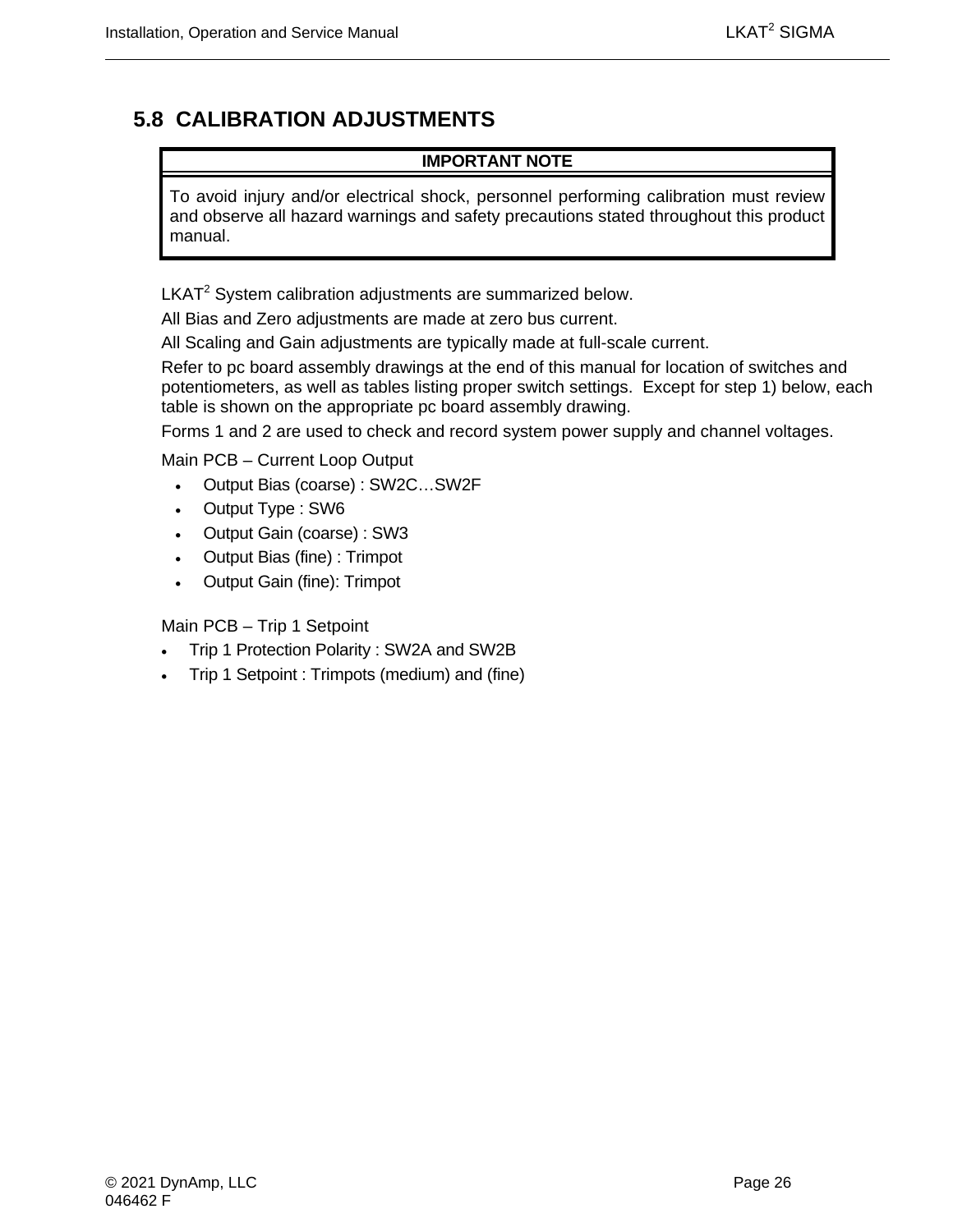Optional PE PCB – Current Loop Output

- Output Bias (coarse) : SW4
- Output Type : SW5
- Output Gain (coarse) : SW1 and SW2
- Output Bias (fine) : Trimpot
- Output Gain (fine) : Trimpot

Optional PE PCB – Trip 2 & 3 Setpoints

- Trip 2 Protection Polarity : SW3
- Trip 2 Setpoint : R33 (medium) and R46 (fine)
- Trip 3 Protection Polarity : SW3
- Trip 3 Setpoint : R34 (medium) and R47 (fine)

Optional RMS Display PCB – Display

- Decimal Point position
- DPM Mode
- RMS Signal Conditioning Options : SW1F, G, & H (SW1-6, 7, & 8)
- Input Scale Factor: SW1E (SW1-5)
- Input Attenuation : SW1A, B, C, & D (SW1-1, 2, 3, & 4)
- DPM Gain (fine) : R12

### **NOTE**

The Optional PE and/or RMS Display pc board assemblies may be added, configured and calibrated in the field. In this case, the Main pc board assembly output signal is used as the reference output signal with the LKAT<sup>2</sup> System measuring normal bus current.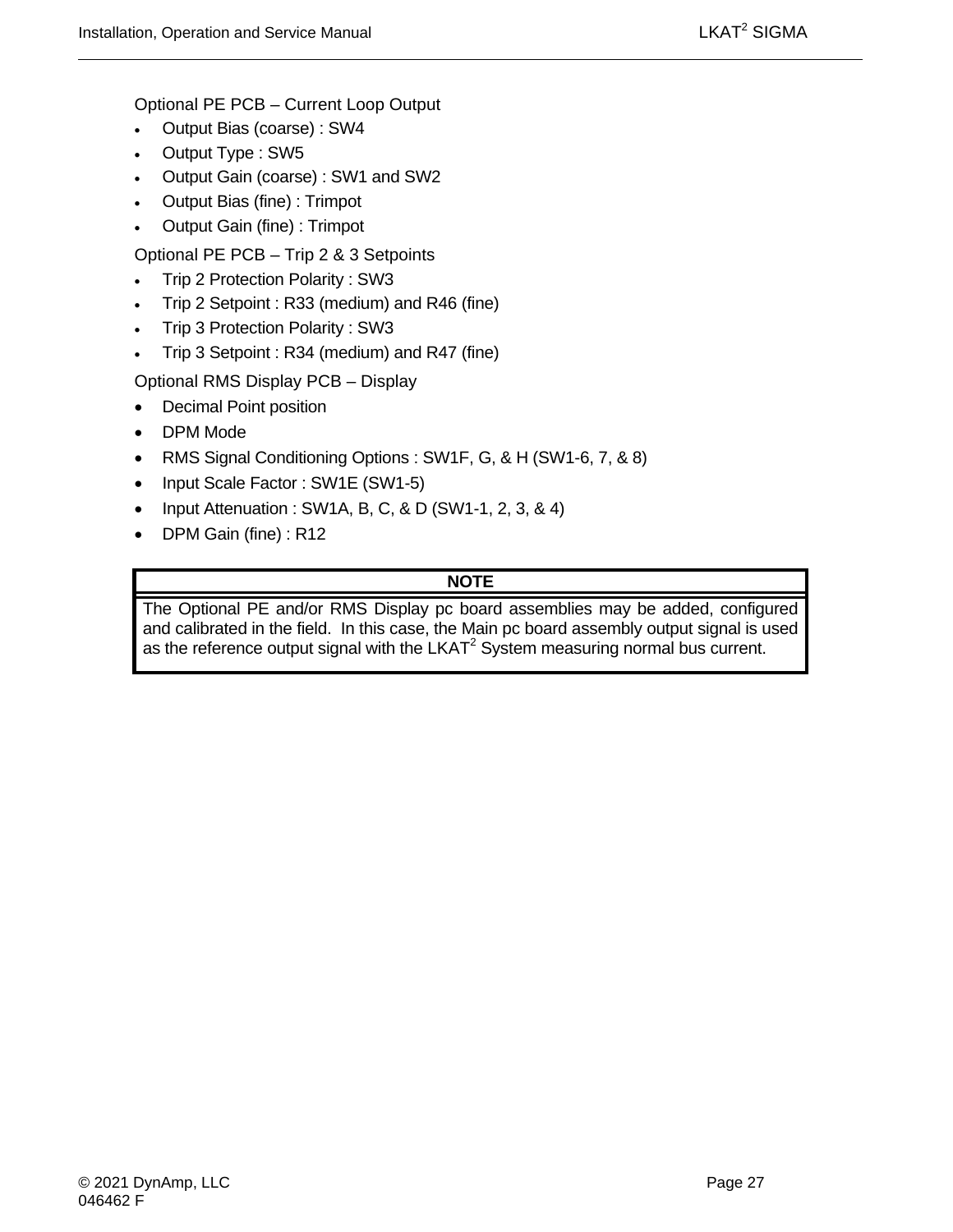## <span id="page-41-0"></span>**5.9 FIELD CONFIGURATION OF TRIP SETPOINTS**

Trip setpoints may be re-configured on site for any level between 5% and 100% of full-scale. The trip polarity may also be re-configured on site. However, the Accuracy Diagnostics trip setpoint should not be adjusted without consulting the factory.

Refer to assembly drawings for the Main pc board and PE pc board (optional) included at the end of this manual. To change trip polarity adjust SW2A and SW2B according to the table on the assembly drawing.

The trip setpoint is proportional to the current where the trip will occur: "Trip Current" – from Metering Unit nameplate.

The easiest method to check or change trip setpoints is to use the DynAmp LKAT MUT system which is specifically designed to simplify this process as well as verify proper operation afterwards.

To configure the trip setpoint without the LKAT MUT or complete test stand, the following method can be used.

Refer to Table 5.2, "Trip Configuration Details". Measure the existing setpoint voltage

 $(V<sub>STPT</sub>)$ ; use the equation below to calculate the new setpoint voltage. Adjust coarse and fine potentiometers to produce calculated New V<sub>STPT</sub>.

|                    |     | New Trip Current     |  |                                     |
|--------------------|-----|----------------------|--|-------------------------------------|
| New $V_{\tt STPT}$ | $=$ |                      |  | Old Trip Current $X$ Old $V_{STPT}$ |
| Example:           |     | Old $VSTPT$          |  | 7V                                  |
|                    |     | Old Trip Current $=$ |  | 70kA                                |
|                    |     | New Trip Current $=$ |  | 80kA                                |
|                    |     | 80kA<br>70kA         |  | $X$ 7V = 8V (New $V_{STPT}$ )       |

#### **Table 5.2 Trip Configuration Details**

<span id="page-41-1"></span>

| <b>Trip Circuit</b> | $VSTPT$ Location | Medium Adjust<br>Trimpot | Fine Adjust<br>Trimpot |
|---------------------|------------------|--------------------------|------------------------|
| (Main)              | TP6<br>(Main)    | R91                      | <b>R98</b>             |
| 'PE)*               | TP2<br>(PE)*     | <b>R33</b>               | R46                    |
| 3<br>'PE)*          | TP3<br>$PE)^*$   | R34                      | <b>R47</b>             |

Use TP0 for zero volt reference (circuit common) for voltage measurements for trip setpoint configuration.

\* Optional

#### **NOTE**

The LKAT<sup>2</sup> is supplied with factory configured trip setpoints configured as specified in the  $LKAT<sup>2</sup>$  Worksheet at the time of order. If the trip setpoints are reconfigured in the field, the customer must realize that the trip setpoints shown on the LKAT $<sup>2</sup>$  Metering Unit nameplate</sup> will no longer be correct. In this case, DynAmp suggests that the nameplate be changed to reflect the new trip setpoint (following reconfiguration).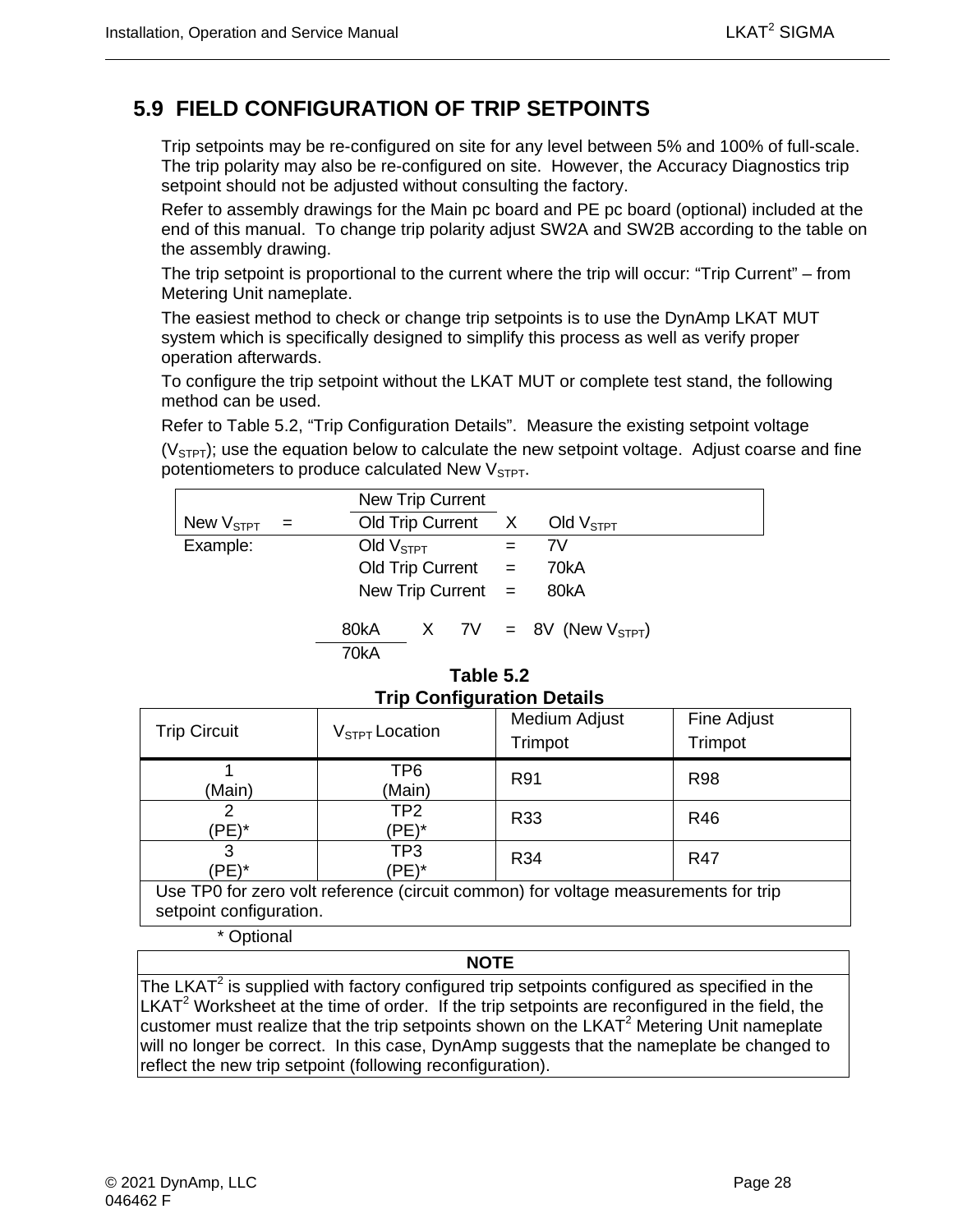## <span id="page-42-0"></span>**5.10 EARTH GROUNDING**

Here is a detailed description of the Earth Ground connection path:

- 1. The input power cable assembly connects TB2 to the mains power.
- 2. Refer to the LKAT<sup>2</sup> SIGMA System with EMC Filtering Wiring Diagram and wire system accordingly.
- 3. The earth ground wire connects from TB2 to the FLTR1 metal case only. The FLTR1 metal enclosure is not connected to copper foil traces on the Power Supply PC Board Assembly, the steel standoff inserts, or the steel PCB mounting bracket.
- 4. The Earth Ground connection is only used to shunt common mode noise to earth.

#### **IMPORTANT NOTE**

There is no electrical connection from any part of the  $LKAT<sup>2</sup>$  Main PCB or its optional daughter PCBs to Earth / Chassis ground or the steel PCB mounting bracket or panel. There is no electrical connection between the steel PCB mounting bracket or panel to Earth Ground.

## <span id="page-42-1"></span>**5.11 CONFIGURING THE LOW PASS FILTER**

The LKAT<sup>2</sup> System includes a two pole configurable low pass filter. This filter may be enabled without affecting the scaling of the output in the pass band. The frequency response of the LKAT<sup>2</sup> without the low pass filter activated is shown in Figure 3.1.

Refer to the Main pc board assembly drawing at the end this manual.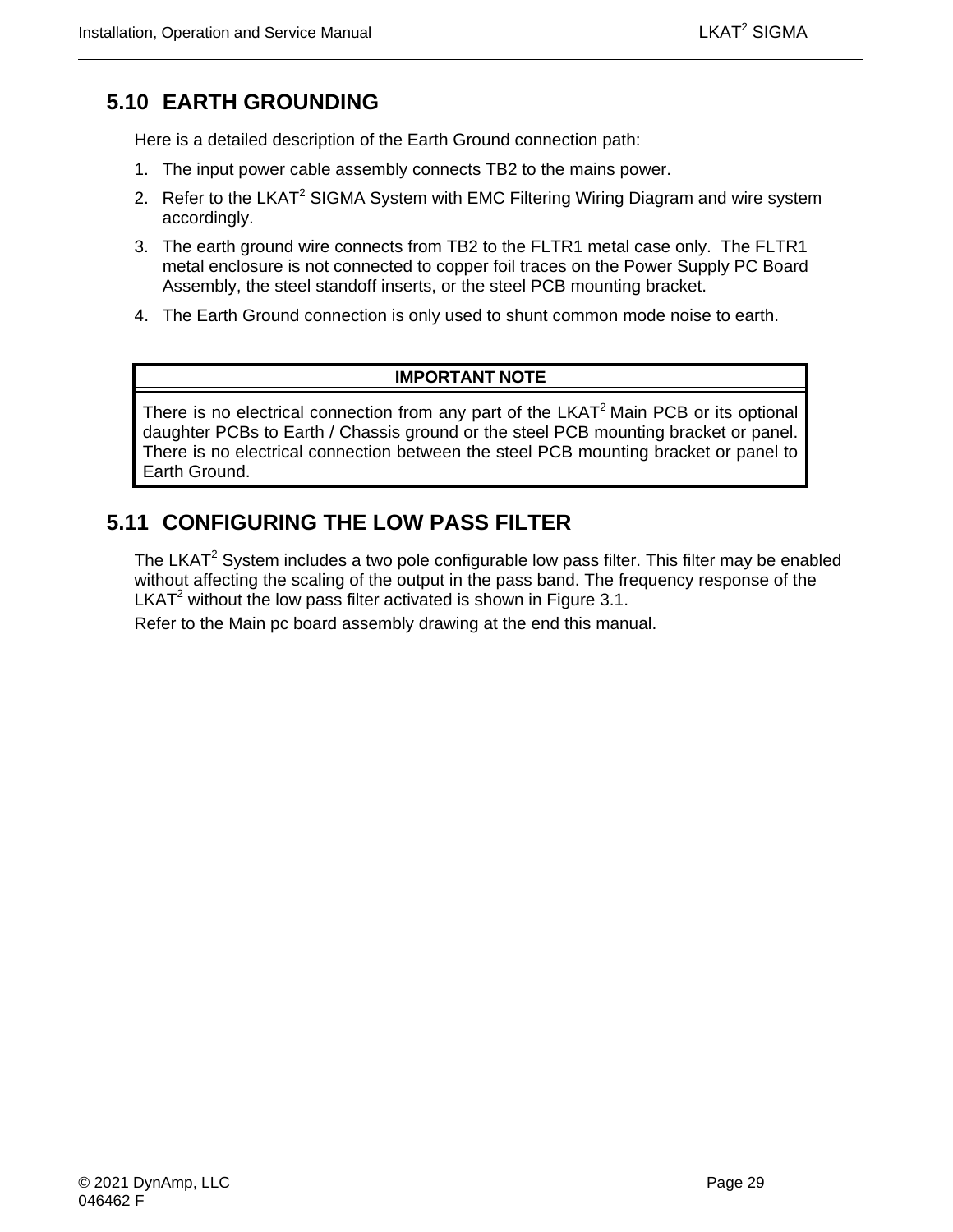## <span id="page-43-0"></span>**5.12 "FAILSAFE" / "NON-FAILSAFE" CONFIGURATION**

The LKAT $^2$  System relay outputs are failsafe as factory configured. When the system is energized, all relay coils are energized and all contacts change state; that is, open contacts close and closed contacts open. During any alarm condition, relay coils de-energize, which changes the state of the relay contacts.

In the failsafe configuration, loss of input power to the LKAT<sup>2</sup> Metering Unit de-energizes the alarm relay coils. This causes the relay contacts to change state and indicate an alarm condition.

For some applications, the user requires that Trip1 to be "non-failsafe". That is, the system should not produce an alarm when there is loss of input power. Alarm conditions other than loss of input power must continue to result in an alarm. Trip1 relay contacts can be configured for Non-Failsafe operation. AD relay contacts are failsafe only. Trip2 and Trip3 relay contacts (present on optional PE PCB assembly) are failsafe only.

Table 5.3 shows the status of the  $LKAT^2$  alarm relay contacts. The alarm relay contact condition is shown as it exists at the customer connections to the metering unit.

<span id="page-43-1"></span>To convert the LKAT<sup>2</sup> System Trip1 to non-failsafe operation requires modification of the Main pc board assembly. Contact factory.

| <b>Non-Failsafe Metering Unit Configuration</b> |                    |                     |                                  |                              |  |  |  |
|-------------------------------------------------|--------------------|---------------------|----------------------------------|------------------------------|--|--|--|
| Alarm<br>Name                                   | <b>Contact Set</b> | <b>POWER</b><br>OFF | <b>POWER ON</b><br><b>NORMAL</b> | POWER ON<br>ALARM<br>TRIPPED |  |  |  |
| Trip2                                           | P9-6 to P9-8       | Closed              | Open                             |                              |  |  |  |
|                                                 | P9-6 to P9-7       | Open                | Closed                           | Open                         |  |  |  |
| Trip3                                           | P9-3 to P9-5       | Closed              | Open                             | Closed                       |  |  |  |
|                                                 | P9-3 to P9-4       | Open                | Closed                           | Open                         |  |  |  |
| Trip1                                           | P3-6 to P3-8       | <b>Open</b>         | Open                             | Closed                       |  |  |  |
|                                                 | P3-6 to P3-7       | <b>Closed</b>       | Closed                           | Open                         |  |  |  |
| AD                                              | P3-3 to P3-5       | Closed              | Open                             | Closed                       |  |  |  |
|                                                 | P3-3 to P3-4       | Open                | Closed                           | Open                         |  |  |  |

### **Table 5.3 LKAT2 Alarm Relay Status**

(As found at Customer Connection to Metering Unit)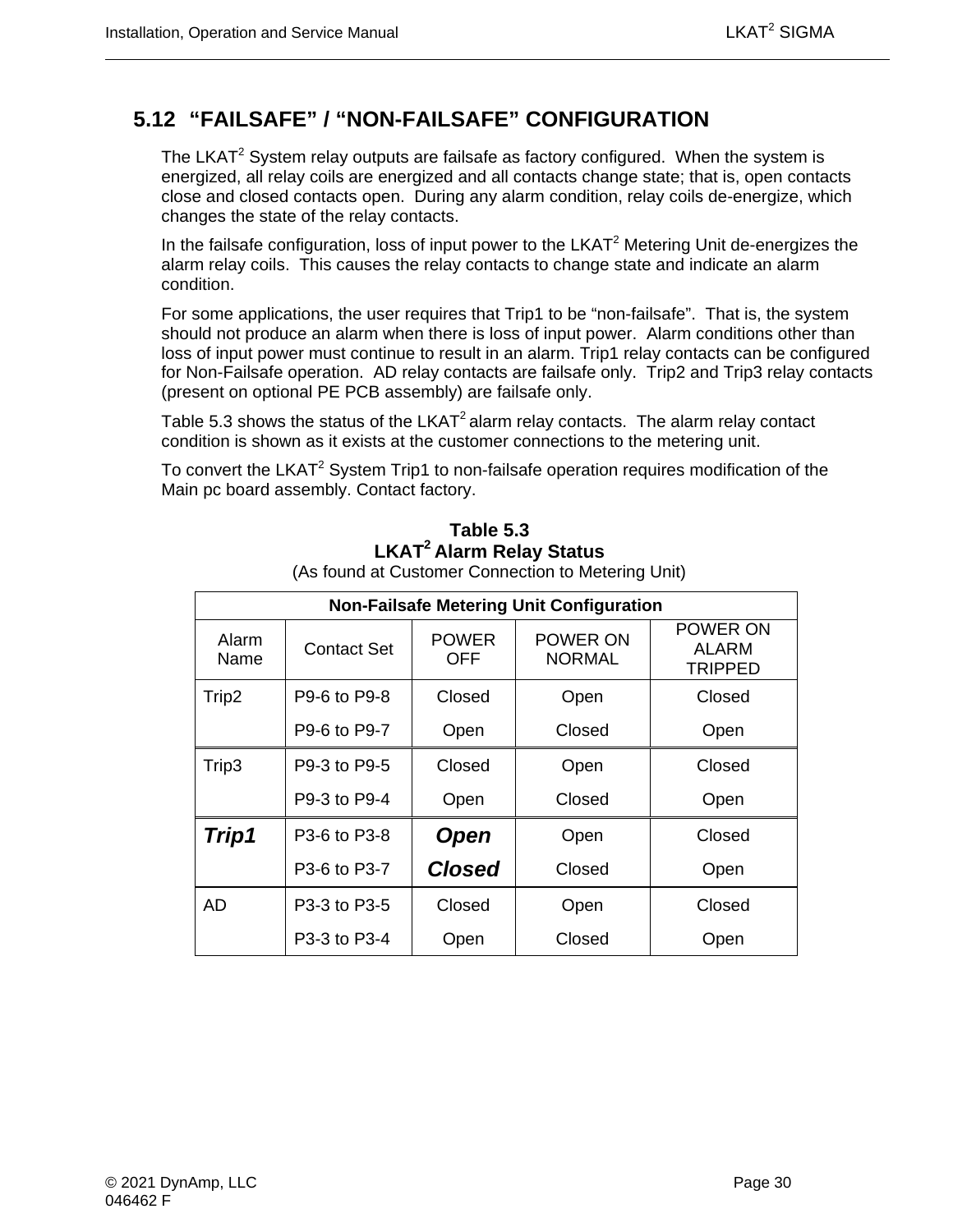# <span id="page-44-0"></span>**6. MAINTENANCE & SPARE PARTS**

## <span id="page-44-1"></span>**6.1 PERIODIC MAINTENANCE**

As is true with any electronic system, proper maintenance will tend to prolong the service life. DynAmp, LLC recommends the following program be performed at the recommended interval to prevent or detect damage to the  $LKA\bar{T}^2$  System and to ensure reliable performance. Always use appropriate measures to correct any problems found. Following the suggested maintenance schedule may assist in early diagnosis of problem(s) to minimize repairs and down time.

#### **IMPORTANT NOTE:**

If Main pc board LED (AD Status LED) is illuminated RED and / or the status relay  $\cot$  de-energizes, a fault condition may exist in the LKAT<sup>2</sup> electronics. When this occurs, the system may require immediate attention. Refer to "Troubleshooting an Accuracy Diagnostics Fault Indication", in the "Theory of Operation" section of this manual.

## <span id="page-44-2"></span>**6.2 ANNUAL MAINTENANCE**

Refer to the "Calibration" section of this manual for calibration intervals.

If possible, perform the steps described in section titled "System Checkout" in the "Installation" section of this manual at least once per year to verify performance of the  $LKAT^2$  System. This may help to prevent or detect damage to the system and to ensure reliable performance. Use appropriate measures to correct any problems found. If  $LKAT^2$  System equipment is exposed to extreme temperatures, DynAmp, LLC recommends these steps be performed during the hottest time of the year.

In addition, the following steps should be performed once each year as part of annual maintenance:

- 1. Visually inspect Measuring Head and interconnection cable for evidence of severe overheating, cracks, separation of bonded surfaces, or excessive corrosion. Record any suspect conditions.
- 2. Inspect the Measuring Head mounting screws and adjust as needed.
- 3. Visually inspect Metering Unit for evidence of severe overheating, corrosion, or condensation. Record any suspect conditions and take appropriate action.
- 4. Clean as necessary; remove any oil or grease with a mild detergent. Do not use abrasives or strong chemical solvents as they may damage the cables or erase the silkscreen markings from the Metering Unit.
- 5. Disconnect power to the system before servicing.

## **CAUTION**

To avoid the risk of shock and electrocution, always disconnect all cable assemblies before performing any cleaning on the Metering Unit.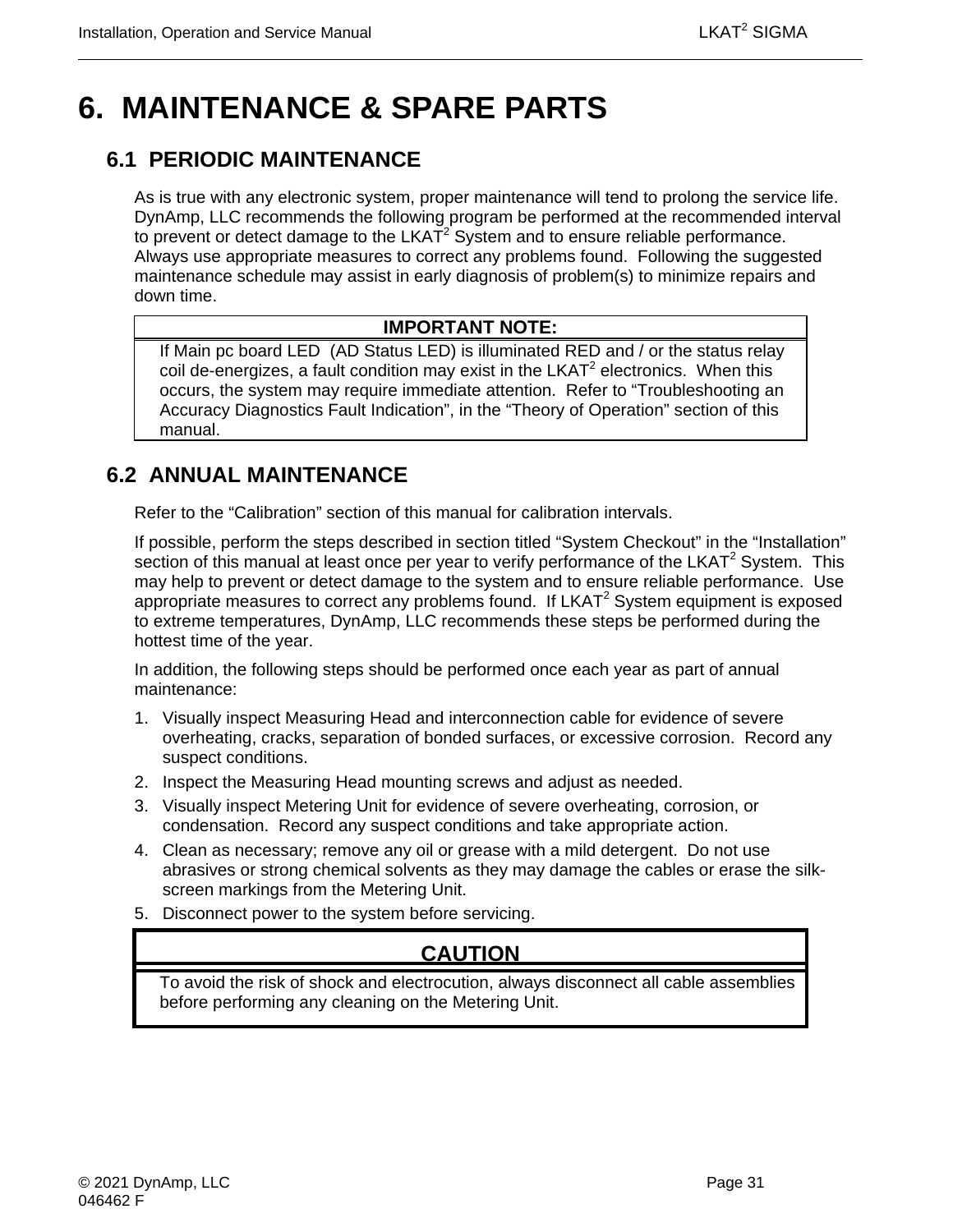## <span id="page-45-0"></span>**6.3 SPARE PARTS**

The following table lists the minimum recommended quantities for spare parts for the  $LKAT^2$ System. As spares are used, replacements should be ordered. Since continuous operation of high-current measurement systems is often critical, stocking spare parts should be given high priority.

Some cable assemblies for the LKAT<sup>2</sup> System include circular connectors. Others use solder cup connectors assembled with adhesive-lined shrink tubing covering the connector shell. If connector(s) are severed from the associated cable assembly, field installable replacement connectors may be purchased. These connectors may also be installed after routing Measuring Head interconnection cables in conduit. Over-molded replacement cable assemblies may be purchased for the power input and output cables. Measuring Head cable connector(s) must be replaced by field installable type(s), or with a new Measuring Head. Refer to Spare Parts List Table 6.1.

The LKAT<sup>2</sup> System Measuring Heads require special repair procedures and materials. However, the Measuring Heads are very reliable and should require little or no repair over its service life. Please refer to the nearest authorized DynAmp, LLC service center for information on repairs.

Disconnect power to the system before servicing.

<span id="page-45-1"></span>

| ODUI V I UI LJ LIJL                                                    |                 |                                       |  |  |  |  |
|------------------------------------------------------------------------|-----------------|---------------------------------------|--|--|--|--|
| <b>DESCRIPTION</b>                                                     | <b>ITEM NO.</b> | <b>RECOMMENDED</b><br><b>QUANTITY</b> |  |  |  |  |
| Angle, LKAT <sup>2</sup> Mounting 100mm                                | 46039           | 8 (each)                              |  |  |  |  |
| Nut, Cap $1/4 - 20$ PEEK (for heads with "P"<br>dimension $\leq$ 90mm) | 47605           | 8 (each)                              |  |  |  |  |
| Screw, LKAT <sup>2</sup> mounting SHCS 1/4-20 X 3"                     | 46028           | $2$ (each)                            |  |  |  |  |

#### **Table 6.1 Spare Parts List**

| <b>Spare System</b><br><b>Complete System</b><br>(Measuring Head & Metering Unit calibrated<br>as system) | $\star$ | TBD |
|-----------------------------------------------------------------------------------------------------------|---------|-----|
| <b>Metering Unit</b>                                                                                      | $***$   | TBD |
| <b>Measuring Head</b>                                                                                     | $***$   | TBD |
|                                                                                                           |         |     |

Item number same as original system

\*\* Contact DynAmp, LLC